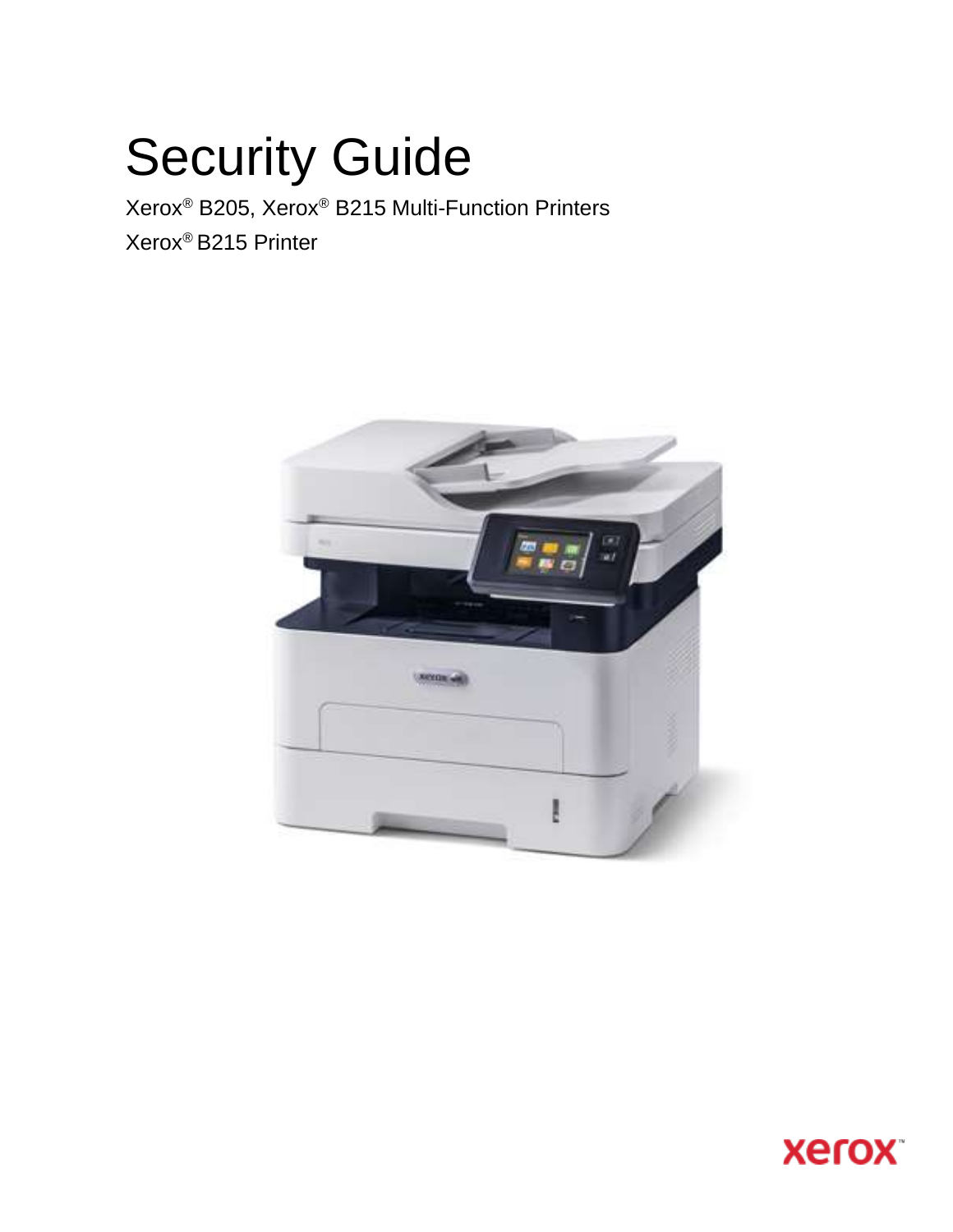© 2020 Xerox Corporation. All rights reserved. Xerox® is a trademark of Xerox Corporation in the United States and/or other countries. BR32347

Other company trademarks are also acknowledged.

Document Version: 1.1 (October 2020).

Copyright protection claimed includes all forms and matters of copyrightable material and information now allowed by statutory or judicial law or hereinafter granted including without limitation, material generated from the software programs which are displayed on the screen, such as icons, screen displays, looks, etc.

Changes are periodically made to this document. Changes, technical inaccuracies, and typographic errors will be corrected in subsequent editions.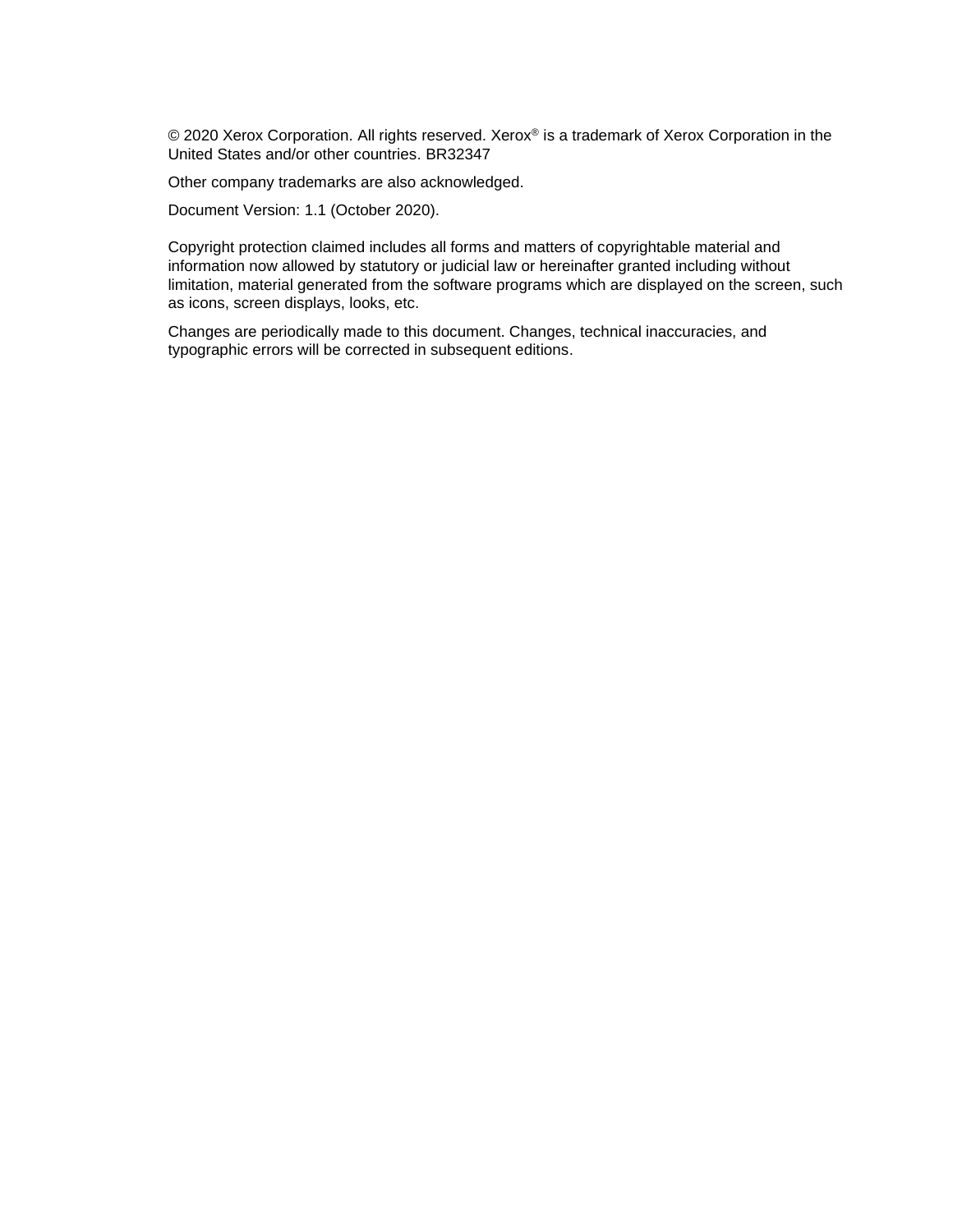# Contents

| $\mathbf{1}$ . |                                                                             |  |
|----------------|-----------------------------------------------------------------------------|--|
|                |                                                                             |  |
|                |                                                                             |  |
|                |                                                                             |  |
| 2.             |                                                                             |  |
|                |                                                                             |  |
|                |                                                                             |  |
|                |                                                                             |  |
|                |                                                                             |  |
|                |                                                                             |  |
|                |                                                                             |  |
|                |                                                                             |  |
|                |                                                                             |  |
|                |                                                                             |  |
|                |                                                                             |  |
|                |                                                                             |  |
|                |                                                                             |  |
|                |                                                                             |  |
|                |                                                                             |  |
|                |                                                                             |  |
|                |                                                                             |  |
| 3.             |                                                                             |  |
|                |                                                                             |  |
|                |                                                                             |  |
|                |                                                                             |  |
|                |                                                                             |  |
|                |                                                                             |  |
|                |                                                                             |  |
|                |                                                                             |  |
|                |                                                                             |  |
|                | Outbound User Data (Scanning to Network Repository, Email, Fax Server)  3-2 |  |
|                |                                                                             |  |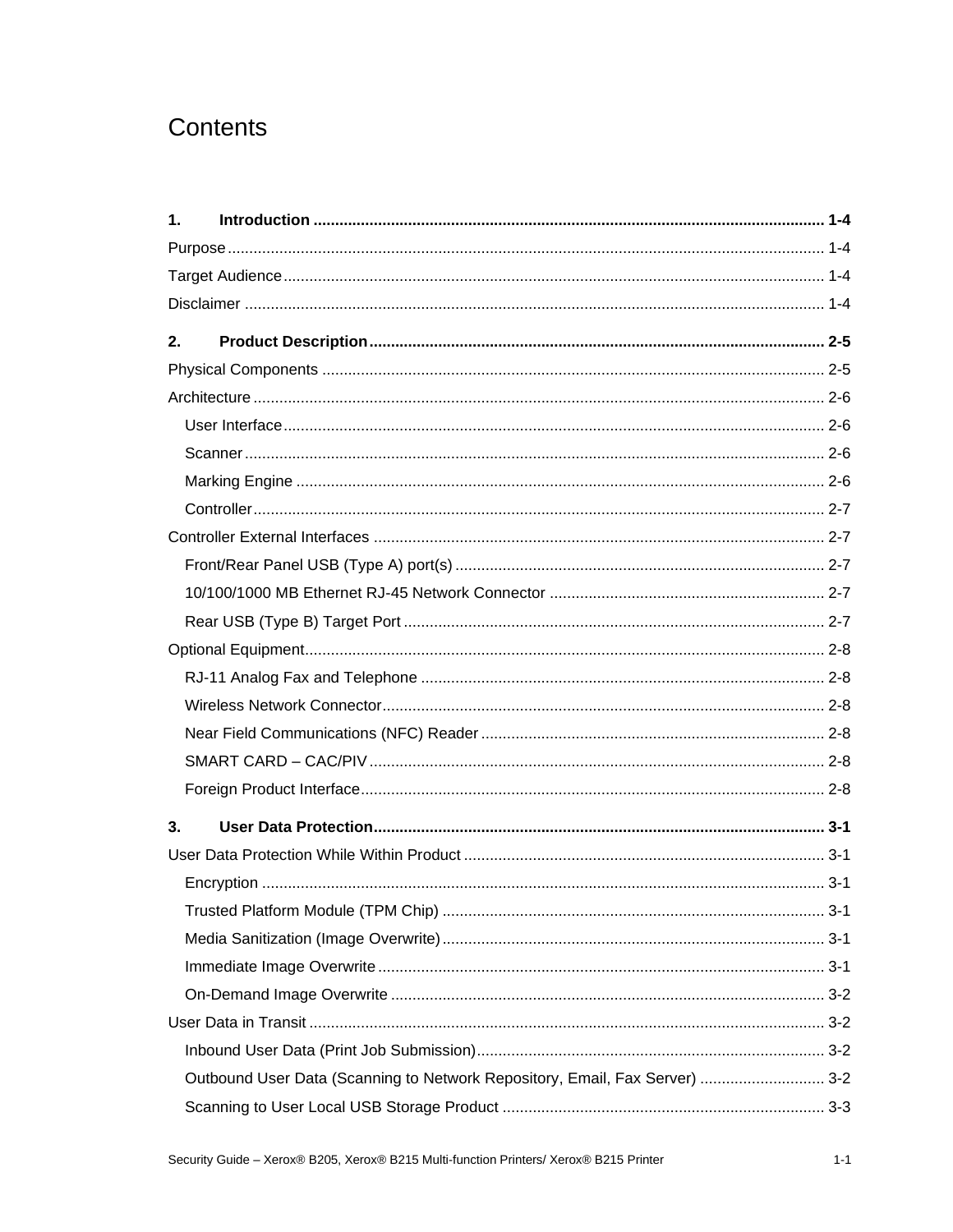| 4.       |                                                                                    |          |
|----------|------------------------------------------------------------------------------------|----------|
|          |                                                                                    |          |
|          |                                                                                    |          |
|          |                                                                                    |          |
|          |                                                                                    |          |
|          |                                                                                    |          |
|          |                                                                                    |          |
|          |                                                                                    |          |
|          |                                                                                    |          |
|          |                                                                                    |          |
|          |                                                                                    |          |
|          |                                                                                    |          |
|          |                                                                                    |          |
|          |                                                                                    |          |
|          |                                                                                    |          |
|          |                                                                                    |          |
|          |                                                                                    |          |
|          |                                                                                    |          |
|          |                                                                                    |          |
| 5.<br>14 | Device Security: BIOS, Firmware, OS, Runtime, and Operational Security Controls 5- |          |
|          |                                                                                    |          |
|          |                                                                                    |          |
|          |                                                                                    | $5 - 14$ |
|          |                                                                                    |          |
|          |                                                                                    |          |
|          |                                                                                    |          |
|          |                                                                                    |          |
|          |                                                                                    |          |
|          |                                                                                    |          |
|          |                                                                                    |          |
|          |                                                                                    |          |
|          |                                                                                    |          |
|          |                                                                                    |          |
|          |                                                                                    |          |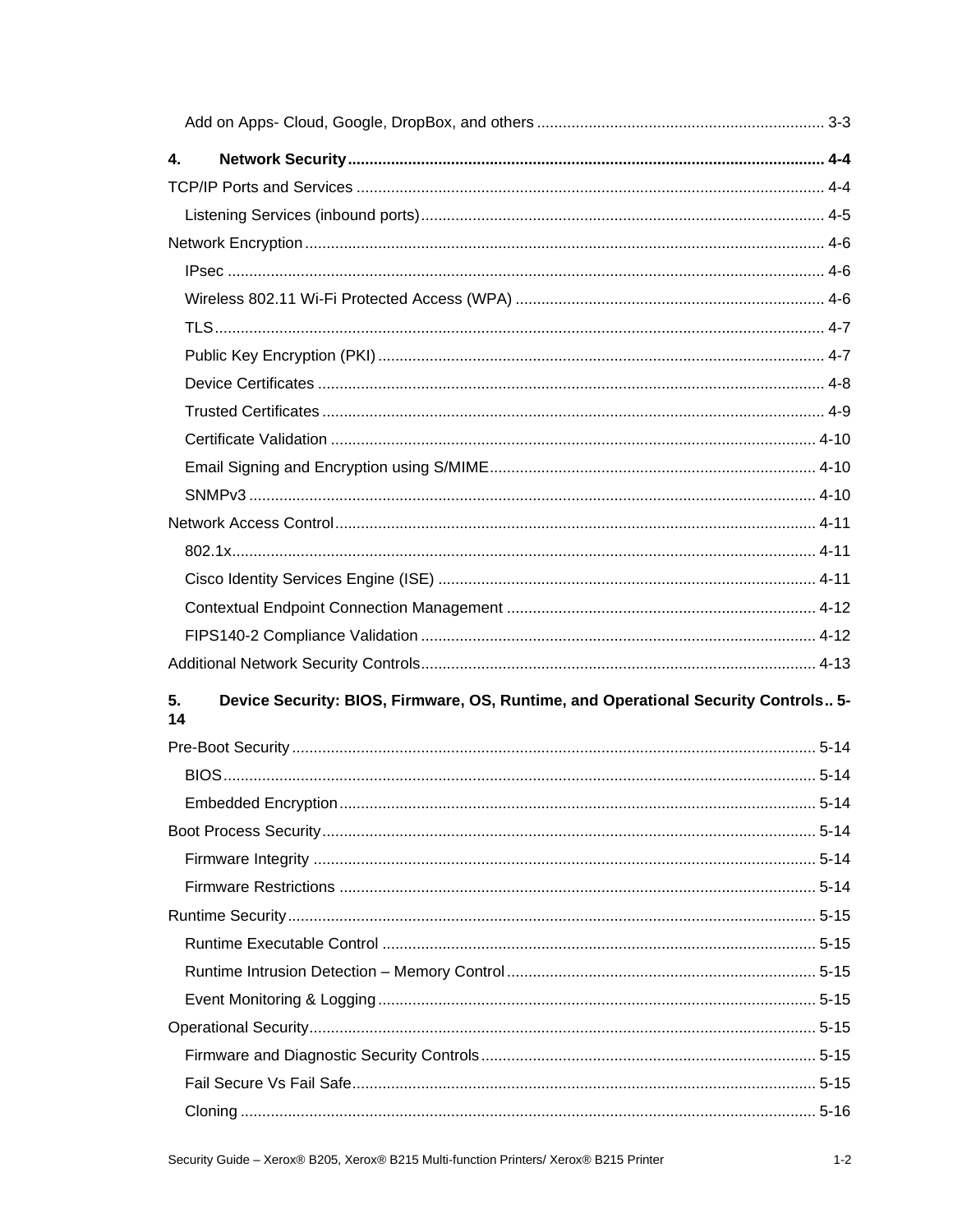| 6. |  |
|----|--|
| 7. |  |
|    |  |
|    |  |
|    |  |
|    |  |
|    |  |
|    |  |
|    |  |
|    |  |
| 8. |  |
|    |  |
|    |  |
|    |  |
| 9. |  |
|    |  |
|    |  |
|    |  |
|    |  |
|    |  |
|    |  |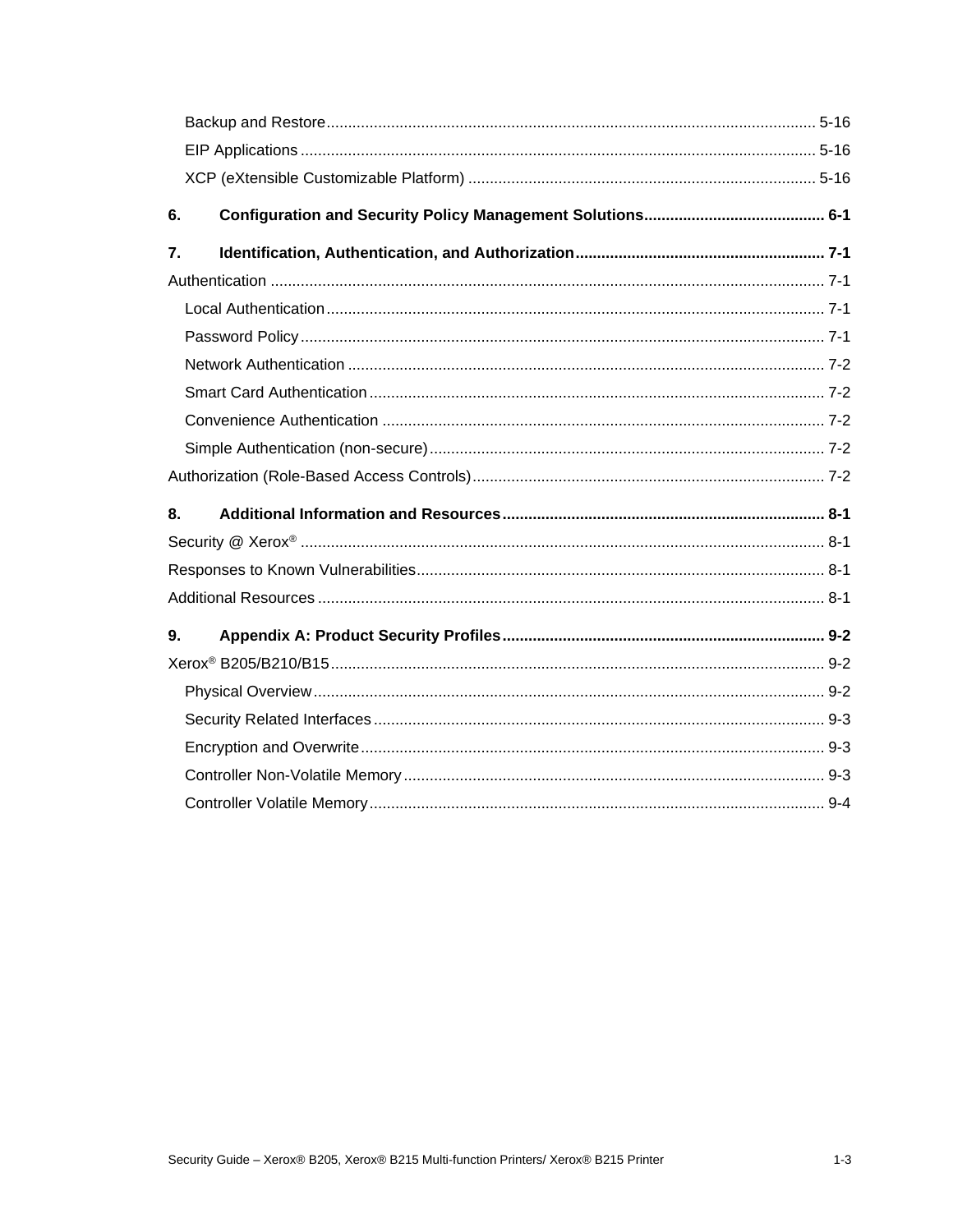# <span id="page-5-0"></span>1. Introduction

# <span id="page-5-1"></span>Purpose

The purpose of this document is to disclose information for the Xerox ® Office Class printers and multi- function products (hereinafter called as "the product" or "the system") with respect to product security. Product Security, for this paper, is defined as how image data is stored and transmitted, how the product behaves in a network environment, and how the product may be accessed both locally and remotely. The purpose of this document is to inform Xerox customers of the design, functions, and features of the product with respect to Information Assurance. This document does not provide tutorial level information about security, connectivity, or the product's features and functions. This information is readily available elsewhere. We assume that the reader has a working knowledge of these types of topics.

# <span id="page-5-2"></span>Target Audience

The target audience for this document is Xerox field personnel and customers concerned with IT security.

### <span id="page-5-3"></span>Disclaimer

The content of this document is provided for information purposes only. Performance of the products referenced herein is exclusively subject to the applicable Xerox Corporation terms and conditions of sale and/or lease. Nothing stated in this document constitutes the establishment of any additional agreement or binding obligations between Xerox Corporation and any third party.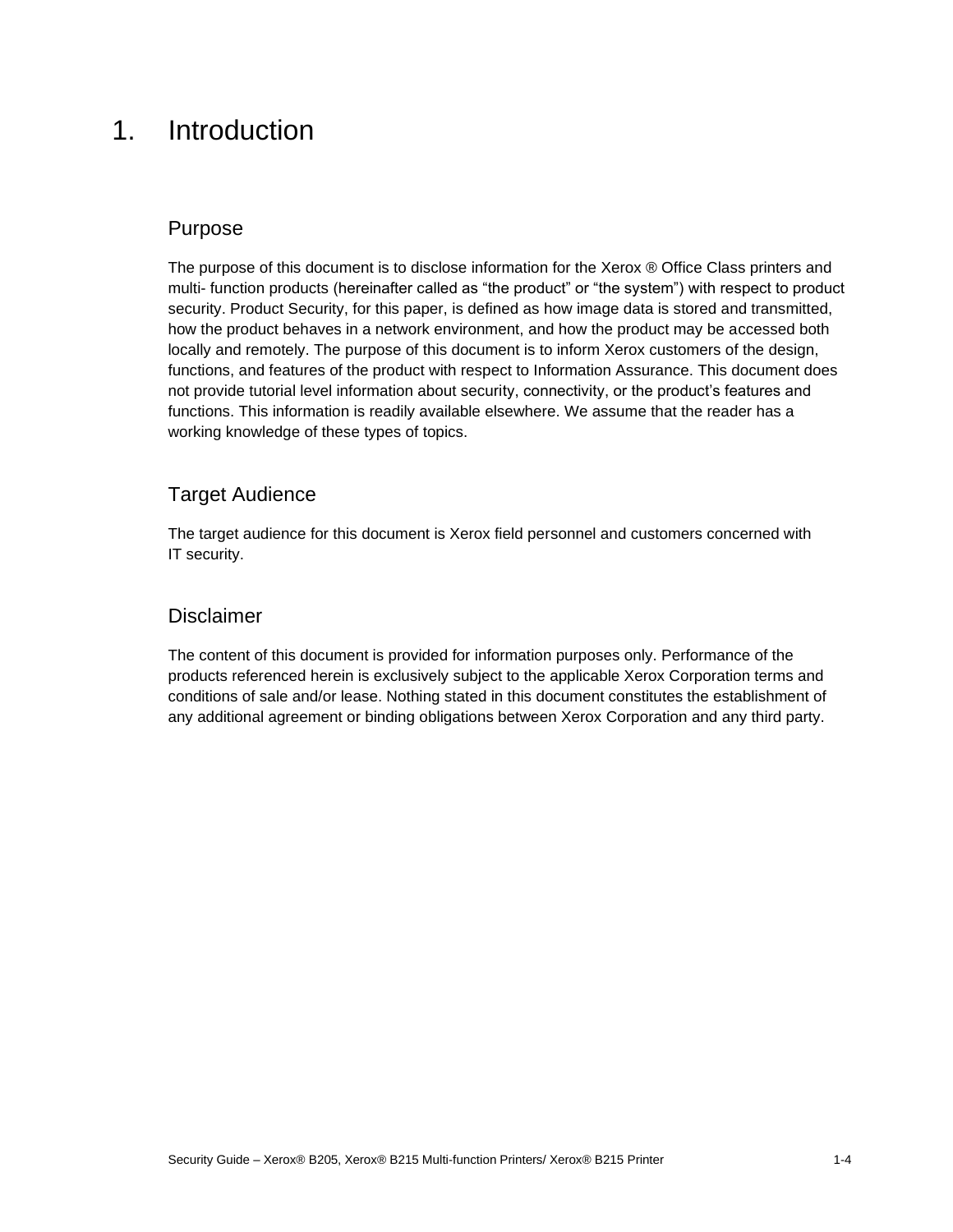# <span id="page-6-0"></span>2. Product Description

# <span id="page-6-1"></span>Physical Components

Xerox® B205/B210/B215 products consist of an input document handler and scanner, marking engine, controller, and user interface. A typical configuration is depicted below. Please note that options including finishers, paper trays, document handers, etc. may vary configuration, however, they are not relevant to security and are not discussed.



- **1. Paper Tray 1**
- **2. Manual Feeder Slot**
- **3. Output Tray**
- **4. Document Feeder Cover**
- **5. Document Feeder Input Tray**
- **6. Document feeder Output Support**
- **7. Touchscreen User Interface**
- **8. Paper Level Indicator**
- **9. RJ45 Ethernet connection\***
- **10. Rear USB port**
- **11. AC Power**
- **12. Telephone Line Socket (Line)**
- **13. Extension Telephone Socket (EXT)**
- **14. Rear Cover**

**\*Denotes a security related component**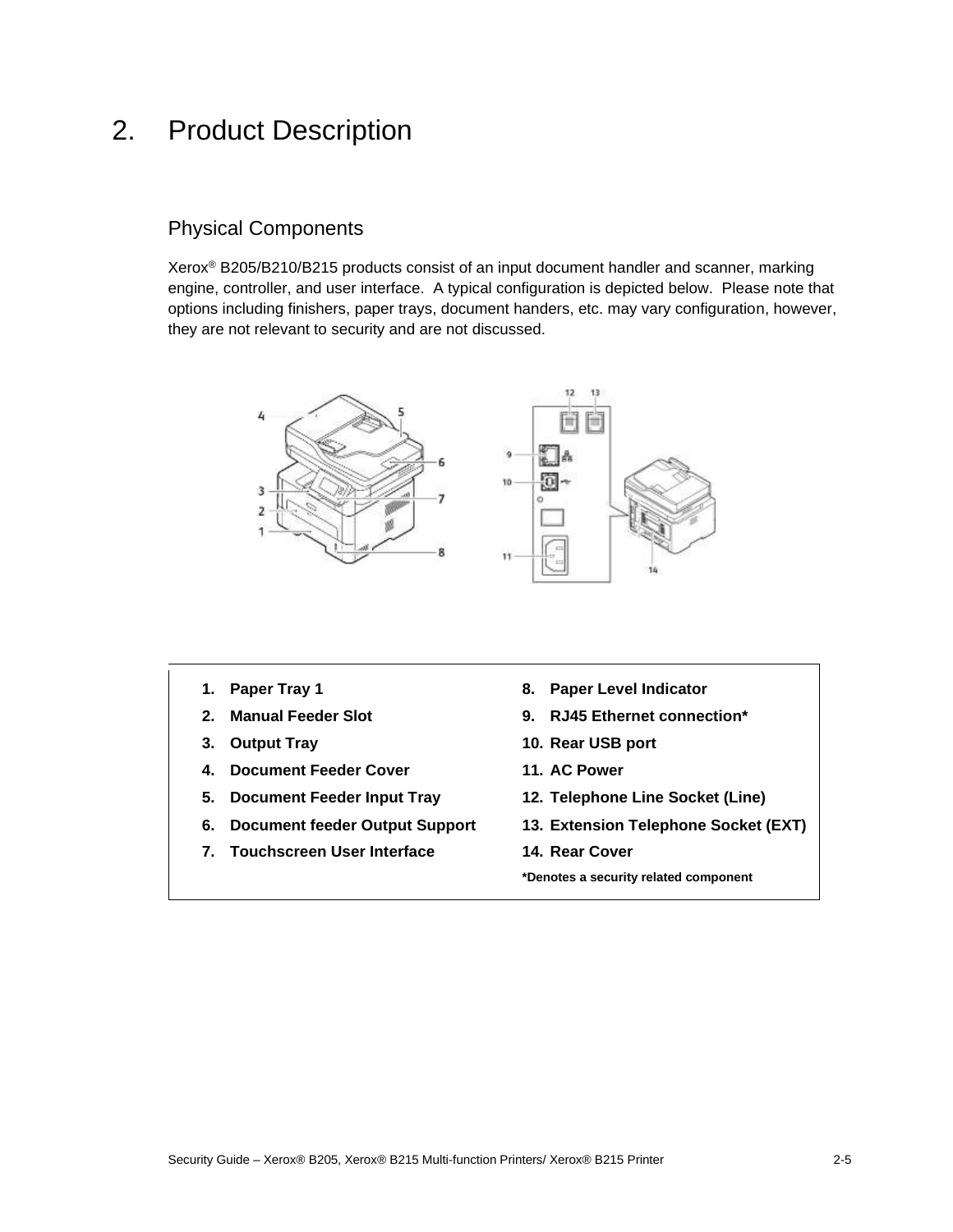### <span id="page-7-0"></span>**Architecture**

Xerox® B205/B210/B215 products share a common architecture which is depicted below. The following sections describe components in detail.



#### <span id="page-7-1"></span>**USER INTERFACE**

The user interface detects soft and hard button actuations and provides text and graphical prompts to the user. The user interface is sometimes referred to as the Graphical User Interface (GUI) or Local UI (LUI) to distinguish it from the remote web server interface (WebUI).

The user interface allows users to access product services and functions. Users with administrative privileges can manage the product configuration settings. User permissions are configurable through Role Based Access Control (RBAC) policies, described in section 7 Identification, Authentication, and Authorization

#### <span id="page-7-2"></span>**SCANNER**

The scanner converts documents from hardcopy to electronic data. A document handler moves originals into a position to be scanned. The scanner provides enough image processing for signal conditioning and formatting. The scanner does not store scanned images.

#### <span id="page-7-3"></span>**MARKING ENGINE**

The Marking Engine performs copy/print paper feeding and transport, image marking, fusing, and document finishing. The marking engine is comprised of paper supply trays and feeders, paper transport, LED scanner, xerographics, and paper output and finishing. The marking engine is only accessible to the Controller via inter-chip communication with no other access and does not store user data.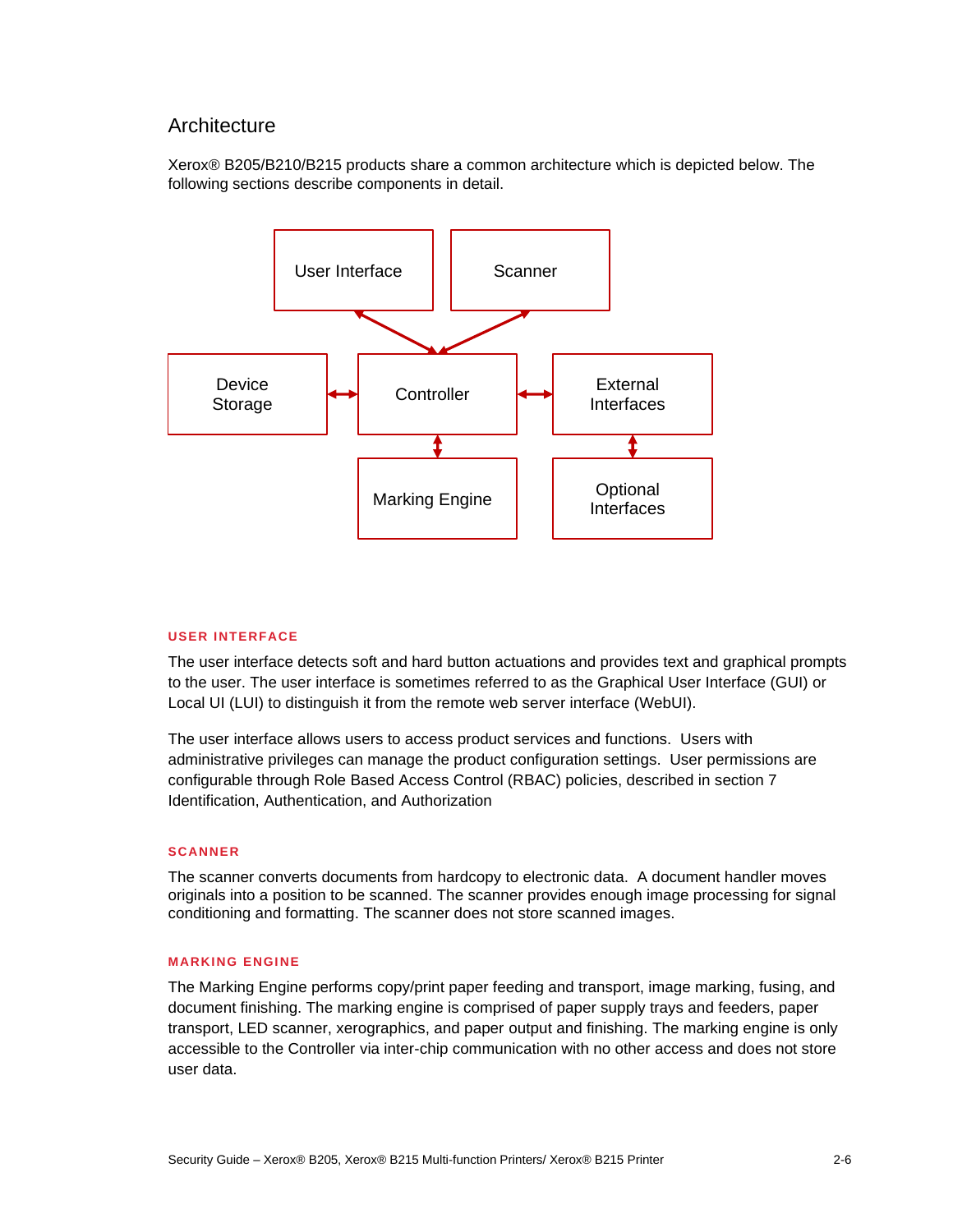#### <span id="page-8-0"></span>**CONTROLLER**

The controller manages document processing using proprietary hardware and algorithms to process documents into high-quality electronic and/or printed reproductions. Documents may be temporarily buffered in RAM during processing. Some models may be equipped with additional storage options such as magnetic Hard Disk Drive (HDD), Solid State Disk (SSD), SD Card, or Flash media. For model specific details please see Appendix A: Product Security Profiles. Xerox® B205/B210/B215 products encrypt user data and include media sanitization (overwrite) options that ensure that erased data cannot be recovered, described further in section 3 User Data Protection.

In addition to managing document processing the controller manages all network functions and services. Details can be found in section Network Security.

The controller handles all I/O communications with connected products. The following section provides a description of each interface. Please note that not all interfaces are supported on all models; details about each model can be found in Appendix A: Product Security Profiles.

# <span id="page-8-1"></span>Controller External Interfaces

#### <span id="page-8-2"></span>**FRONT/REAR PANEL USB (TYPE A) PORT(S)**

One or more USB ports may be located on the front of the product, near the user interface. Front USB ports may be enabled or disabled by a system administrator. The front USB port supports the following:

- Walk-up users may insert a USB thumb drive to store or retrieve documents for scanning from a FAT formatted USB device. The controller will only allow reading/writing of a limited set of known document types (such as DOC, PDF, PNG, JPEG, TIFF, etc.). Other file types including binary executables are not supported. Note: features that use the front USB ports (such as Scan To USB) can be disabled independently or restricted using role-based access controls.
- Connection of optional equipment such as or CAC readers.

Firmware updates may be submitted through the front USB ports. (Note that the product must be configured to allow local firmware updates, or the update will not be processed.

#### <span id="page-8-3"></span>**10/100/1000 MB ETHERNET RJ -45 NETWORK CONNECTOR**

This is a standard RJ45 Ethernet network connector and confirms to IEEE Ethernet 802.3 standards.

#### <span id="page-8-4"></span>**REAR USB (TYPE B) TARGET PORT**

A USB type B port is located on the controller board at the rear of the product. This port supports the following:

USB target connector used for printing

**Note:** This port cannot be disabled completely by a system administrator.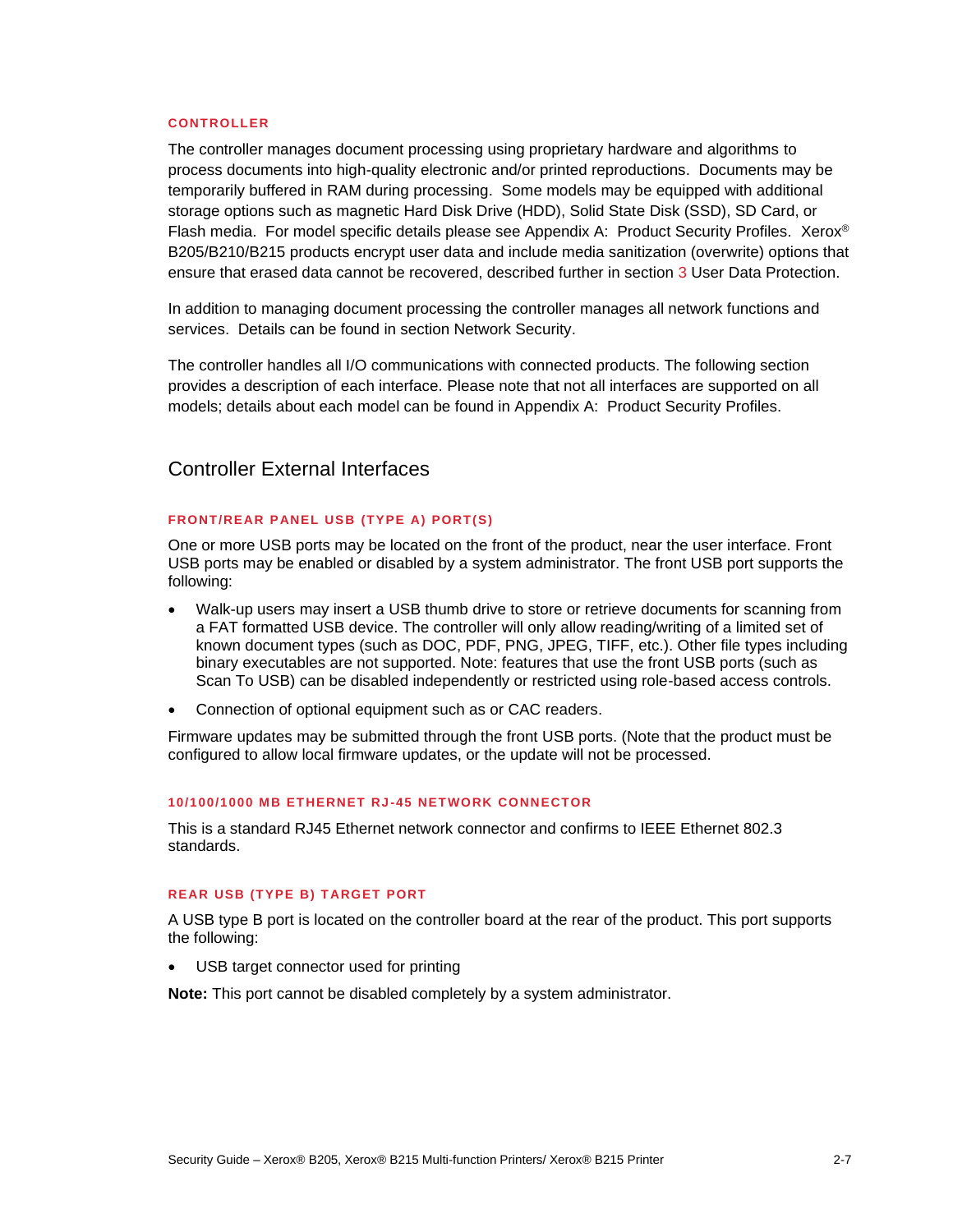# <span id="page-9-0"></span>Optional Equipment

#### <span id="page-9-1"></span>**RJ-11 ANALOG FAX AND TELEPHONE**

The analog fax module connects to the controller. The fax connection supports the Fax Modem T.30 protocol only and will not accept data or voice communication attempts. An external (EXT) is available to connect an external handset. In this configuration, the FAX card acts as a passive relay.

#### <span id="page-9-2"></span>**WIRELESS NETWORK CONNECTOR**

Xerox® B205/B210/B215 products include an embedded wireless module.

#### <span id="page-9-3"></span>**NEAR FIELD COMMUNICATIONS (NFC) READER**

Xerox® B205/B210/B215 systems do not support Near Field Communications.

#### <span id="page-9-4"></span>**SMART CARD – CAC/PIV**

Xerox® B205/B210/B215 systems do not support Smart Cards.

#### <span id="page-9-5"></span>**FOREIGN PRODUCT INTERFACE**

Xerox® B205/B210/B215 systems do support Foreign Product Interface.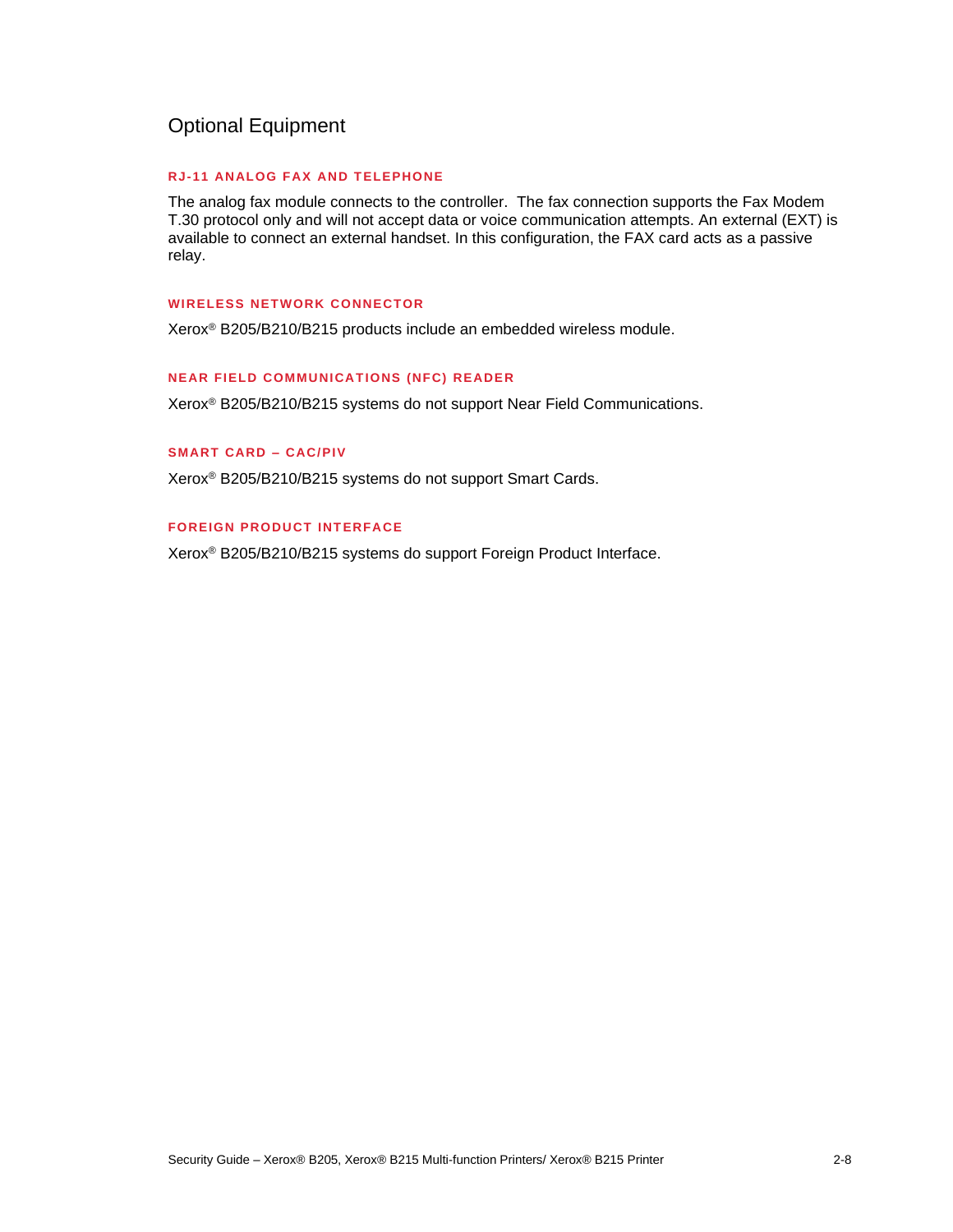# <span id="page-10-0"></span>3. User Data Protection

Xerox® Printers and Multifunction Products receive, process, and may optionally store user data from several sources including as local print, scan, fax, or copy jobs or mobile and cloud applications, etc. Xerox® Printers and Multifunction Products protect user data being processed by employing strong encryption. When the data is no longer needed, the Image Overwrite (IIO) feature automatically erases and overwrites the data on magnetic media, rendering it unrecoverable. As an additional layer of protection, an extension of IIO called On-Demand Image Overwrite (ODIO) can be invoked to securely wipe all user data from magnetic media

### <span id="page-10-1"></span>User Data Protection While Within Product

This section describes security controls that protect user data while it is resident within the product. For a description of security controls that protect data in transit please refer to the following section that discusses data in transit; also, the Network Security section of this document.

#### <span id="page-10-2"></span>**ENCRYPTION**

All user data being processed or stored to the product is encrypted by default. Note that encryption may be disabled to enhance performance on Xerox® B205/B210/B215 Products (though this is not recommended in secure environments). Xerox® B205/B210/B215 Products do not have such an option.

The algorithm used in the product is AES-256. The encryption key is automatically created at start up and stored in the RAM. The key is deleted by a power-off, due to the physical characteristics of the RAM.

#### <span id="page-10-3"></span>**TRUSTED PLATFORM MODULE (TPM CHIP)**

Some models include a Trusted Platform Module (TPM). The TPM is compliant with ISO/IEC 11889, the international standard for a secure cryptoprocessor, dedicated to secure cryptographic keys. The TPM is used to securely hold the product storage encryption key. Please refer to Appendix A: Product Security Profiles for model specific information.

#### <span id="page-10-4"></span>**MEDIA SANITIZATION (IMAGE OVERWRITE)**

The Xerox® B205/B210/B215 systems do not use magnetic hard disk drives. All Memory is NAND Flash or DDR3 SDRAM. The Xerox® B205/B210/B215 systems do not support Image Overwrite.

**Note**: Solid State storage media such as Solid-State Disk, eMMC, SD-Card, and Flash media cannot be completely sanitized by multi-pass overwriting methods due to the memory wear mapping that occurs. (Additionally, attempts to do so would also greatly erode the operational lifetime of solid state media). Solid State media is therefore not recommended for use in highly secure environments. Please refer to NIST-800-88 "Table A-8: Flash Memory-Based Storage Product Sanitization" for technical details.

#### <span id="page-10-5"></span>**IMMEDIATE IMAGE OVERWRITE**

The Xerox® B205/B210/B215 systems do not support Immediate Image Overwrite (IIO).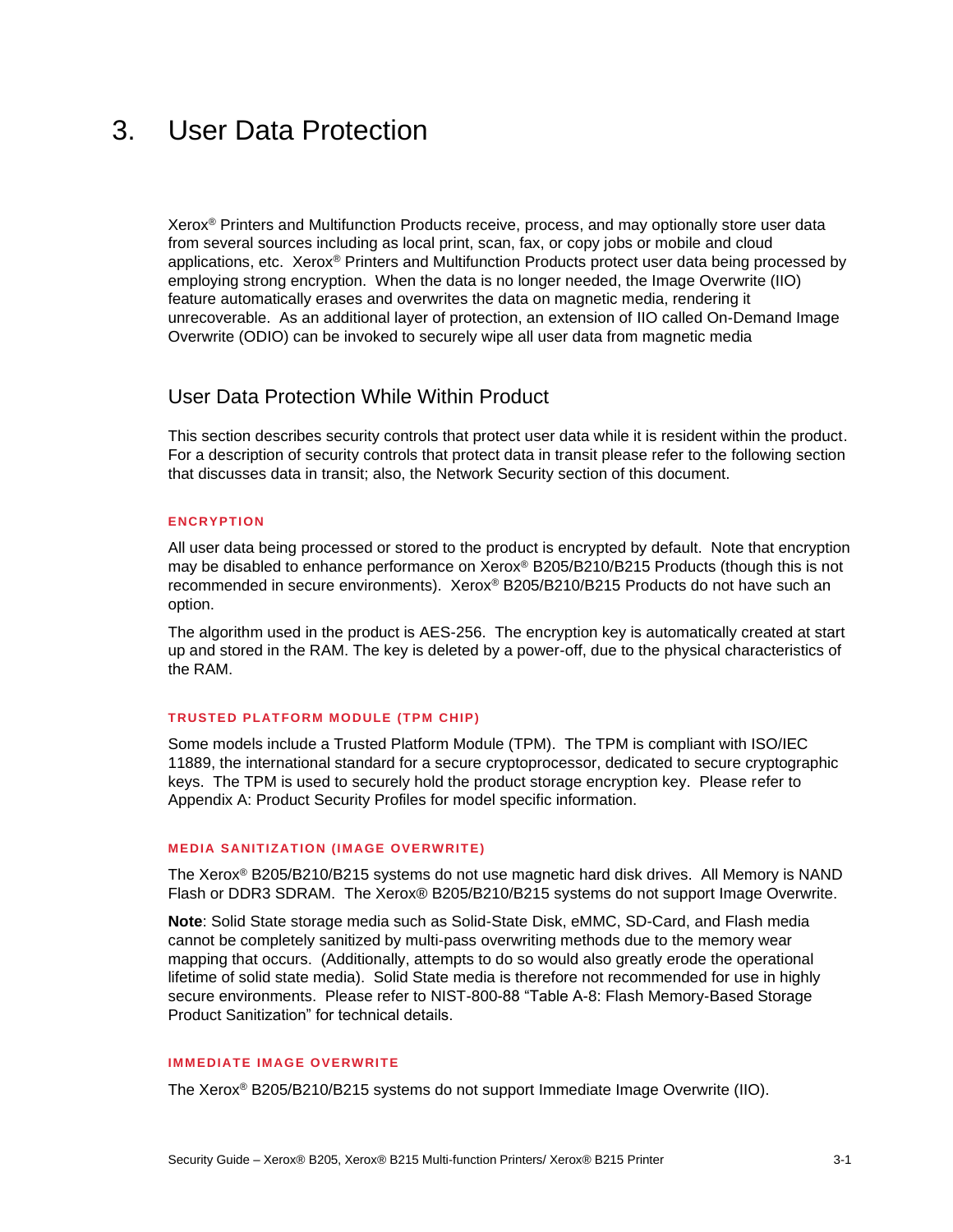#### <span id="page-11-0"></span>**ON-DEMAND IMAGE OVERWRITE**

<span id="page-11-1"></span>The Xerox® B205/B210/B215 systems do not support On-Demand Overwrite (ODIO).

# User Data in Transit

This section focuses on the protection of user data (print/scan/other jobs) in transit as they are submitted to the product for processing and/or are sent from the product to other systems. Additional protections are also discussed in the Network Security section of this document.

#### <span id="page-11-2"></span>**INBOUND USER DATA (PRINT JOB SUBMISSION)**

In addition to supporting network level encryption including IPSec and WPA Xerox® Products also support encryption of print job data at the time of submission. This can be used to securely transmit print jobs over unencrypted connections or to enhance existing network level security controls.

| <b>Encrypted Transport</b>              | <b>Description</b>                                                                                                                                                                                            |
|-----------------------------------------|---------------------------------------------------------------------------------------------------------------------------------------------------------------------------------------------------------------|
| <b>IPPS (TLS)</b>                       | Submit print jobs via Secure Internet Printing Protocol. This protocol<br>is based on HTTP and utilizes the TLS suite to encrypt data.                                                                        |
| HTTPS (TLS)                             | Securely submit a print job directly to product via the built-in web<br>server.                                                                                                                               |
| <b>Xerox Print Stream</b><br>Encryption | The Xerox Global Print Driver® supports document encryption when<br>submitting Secure Print jobs to enabled products. Simply check the<br>box to Enable Encryption when adding the Passcode to the print job. |

#### <span id="page-11-3"></span>**OUTBOUND USER DATA (SCANNING TO NETWORK REPOSITORY, EMAIL, FAX SERVER)**

B205/B215 multifunction products support scanning of hardcopy documents to external network locations including file repositories and email and facsimile services. In addition to supporting network level encryption including IPSec and WPA Xerox® Products support the following.

| <b>Protocol</b>   | <b>Encryption</b> | <b>Description</b>                                                                                                                                                                                                         |
|-------------------|-------------------|----------------------------------------------------------------------------------------------------------------------------------------------------------------------------------------------------------------------------|
| <b>FTP</b>        | N/A               | Unencrypted FTP.                                                                                                                                                                                                           |
| SMB <sub>v3</sub> | Optional          | Encryption may be enabled on a Windows share.<br>Xerox <sup>®</sup> B205/B210/B215 products currently support SMB<br>encryption.<br>Xerox <sup>®</sup> B205/B210/B215 products do not currently support<br>SMB encryption. |
| SMB <sub>v2</sub> | N/A               | <b>Unencrypted SMB</b>                                                                                                                                                                                                     |
| SMB <sub>v1</sub> | N/A               | (Not used as a transport protocol. Used for network<br>discovery only)                                                                                                                                                     |
| SMTP (email)      | S/MIME            | The product uses SMTP to transmit data to the email<br>server. Email authentication, encryption, and signing are<br>supported. Please refer to the Network Security section of<br>this document for details.               |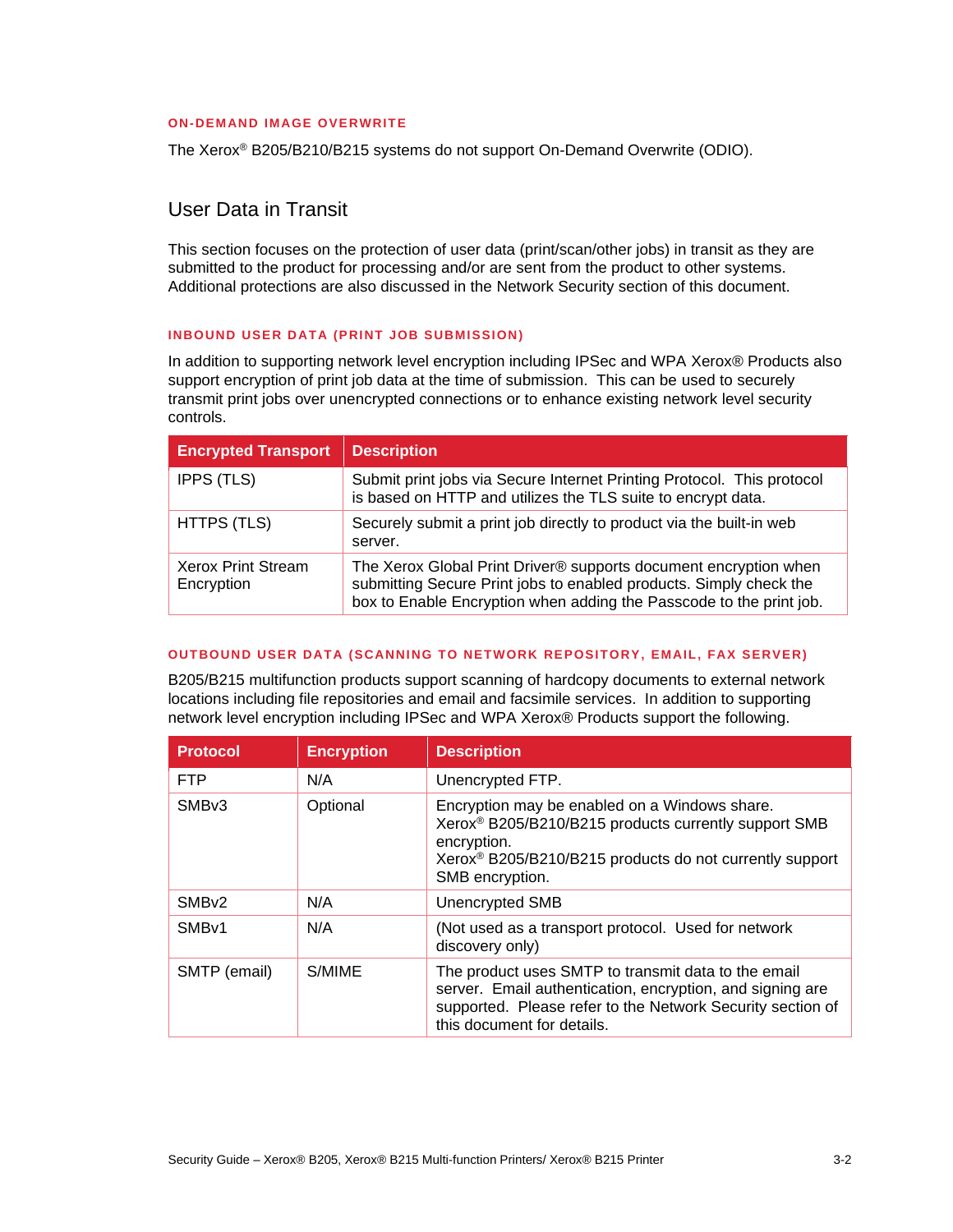#### <span id="page-12-0"></span>**SCANNING TO USER LOCAL USB STORAGE PRODUCT**

Scan data is transferred directly to the user's USB product. Filesystem encryption of user products are not supported.

#### <span id="page-12-1"></span>**ADD ON APPS- CLOUD, GOOGLE, DROPBOX, AND OTHERS**

The Xerox App Gallery® contains several additional applications that extend the capabilities of Xerox® Products. Discussion of App security is beyond the scope of this document. Xerox® Apps utilize the security framework provided by the 3rd party vendor. (For example, Microsoft O365 or Google apps would utilize Microsoft & Google's security mechanisms respectively). Please consult documentation for individual Apps and 3rd party security for details.

|                                                                | Xerox <sup>®</sup> B215<br><b>Multifunction</b><br><b>Printer</b> | Xerox <sup>®</sup> B205<br><b>Multifunction</b><br><b>Printer</b> | Xerox <sup>®</sup> B210<br><b>Printer</b> |
|----------------------------------------------------------------|-------------------------------------------------------------------|-------------------------------------------------------------------|-------------------------------------------|
| Local Data Encryption (HDD, SDD,<br>IC, SD Card)               | AES-256                                                           | <b>AES-256</b>                                                    | <b>AES-256</b>                            |
| <b>Federal Information Protection</b><br><b>Standard 140-2</b> | <b>NO</b>                                                         | <b>NO</b>                                                         | <b>NO</b>                                 |
| <b>Media Sanitization NIST 800-171</b><br>(Image Overwrite)    | (Not Applicable)                                                  | (Not Applicable)                                                  | (Not Applicable)                          |
| <b>Print Submission</b>                                        |                                                                   |                                                                   |                                           |
| <b>IPPS (TLS)</b>                                              | Supported                                                         | Supported                                                         | Supported                                 |
| <b>HTTPS (TLS)</b>                                             | Supported                                                         | Supported                                                         | Supported                                 |
| Xerox Print Stream Encryption                                  | Supported                                                         | (Not currently<br>supported)                                      | (Not currently<br>supported)              |
| <b>Scan to Repository Server</b>                               |                                                                   |                                                                   |                                           |
| SMB (unencrypted)                                              | v1, v2, v3                                                        | v1, v2, v3                                                        | (Not Applicable)                          |
| SMB (with share encryption<br>enabled)                         | V <sub>3</sub>                                                    | V <sub>3</sub>                                                    | (Not Applicable)                          |
| FTP (unencrypted)                                              | Supported                                                         | (Not currently<br>supported)                                      | (Not Applicable)                          |
| <b>Scan to Fax Server</b>                                      |                                                                   |                                                                   |                                           |
| SMB (unencrypted)                                              | (Not currently<br>supported)                                      | (Not currently<br>supported)                                      | (Not Applicable)                          |
| SMB (with share encryption<br>enabled)                         | (Not currently<br>supported)                                      | (Not currently<br>supported)                                      | (Not Applicable)                          |
| S/MIME                                                         | (Not currently<br>supported)                                      | (Not currently<br>supported)                                      | (Not Applicable)                          |
| FTP (unencrypted)                                              | (Not currently<br>supported)                                      | (Not currently<br>supported)                                      | (Not Applicable)                          |
| SMTP (unencrypted)                                             | (Not currently<br>supported)                                      | (Not currently<br>supported)                                      | (Not Applicable)                          |
| <b>Scan to Email</b>                                           |                                                                   |                                                                   |                                           |
| S/MIME                                                         | Supported                                                         | (Not currently<br>supported)                                      | (Not Applicable)                          |
| SMTP (unencrypted)                                             | Supported                                                         | Supported                                                         | (Not Applicable)                          |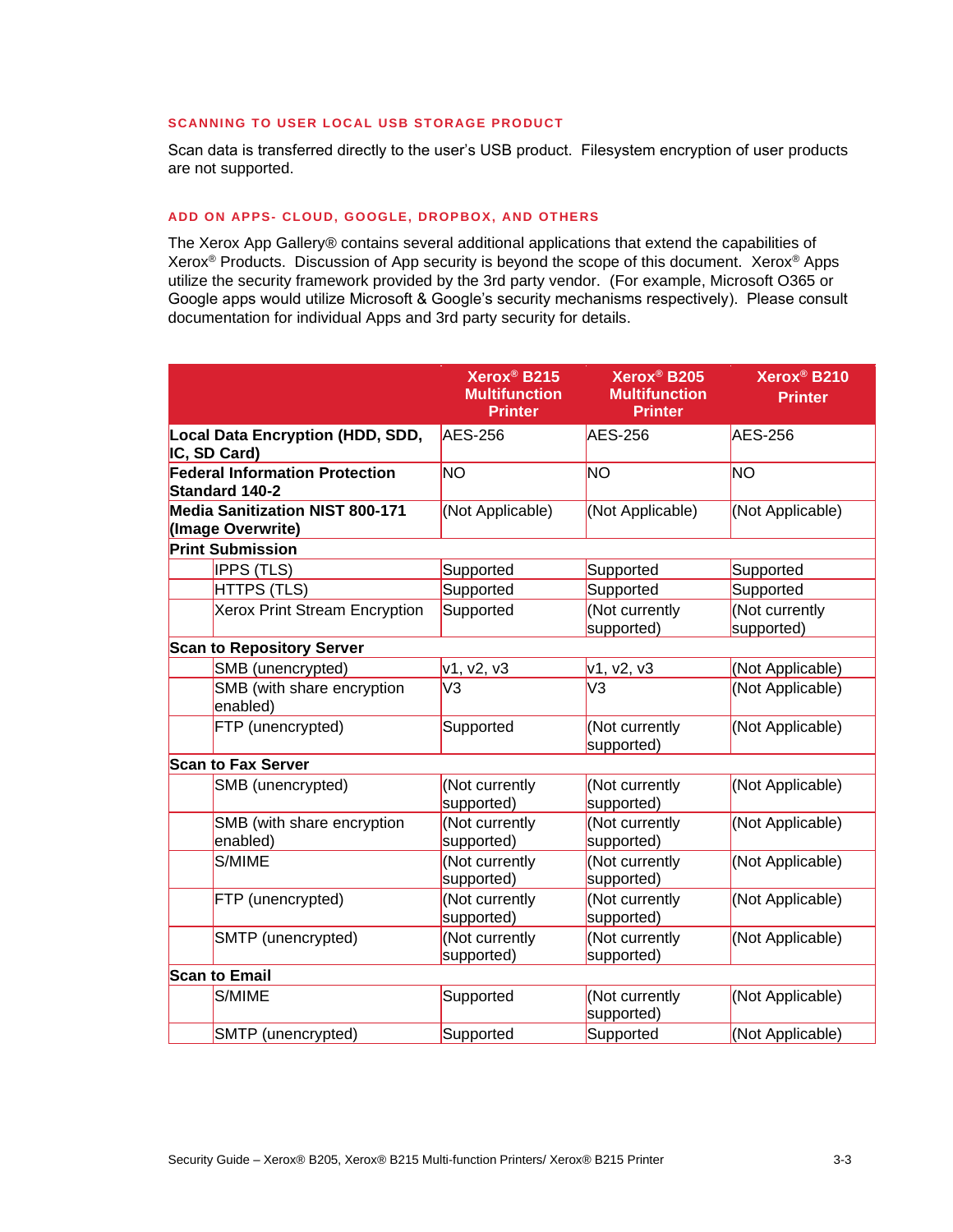# <span id="page-13-0"></span>4. Network Security

Xerox® Products are designed to offer a high degree of security and flexibility in almost any network environment. This section describes several aspects of the product related to network security.

# <span id="page-13-1"></span>TCP/IP Ports and Services

Xerox® Devices are robust, offering support for a wide array of services and protocols. The devices are capable of hosting services as well as acting as a client for others. The diagram below presents a high-level overview of inbound communications (from other hosts on the network into listening services on the device) and outbound connections initiated by the device (acting as a client to external network services).

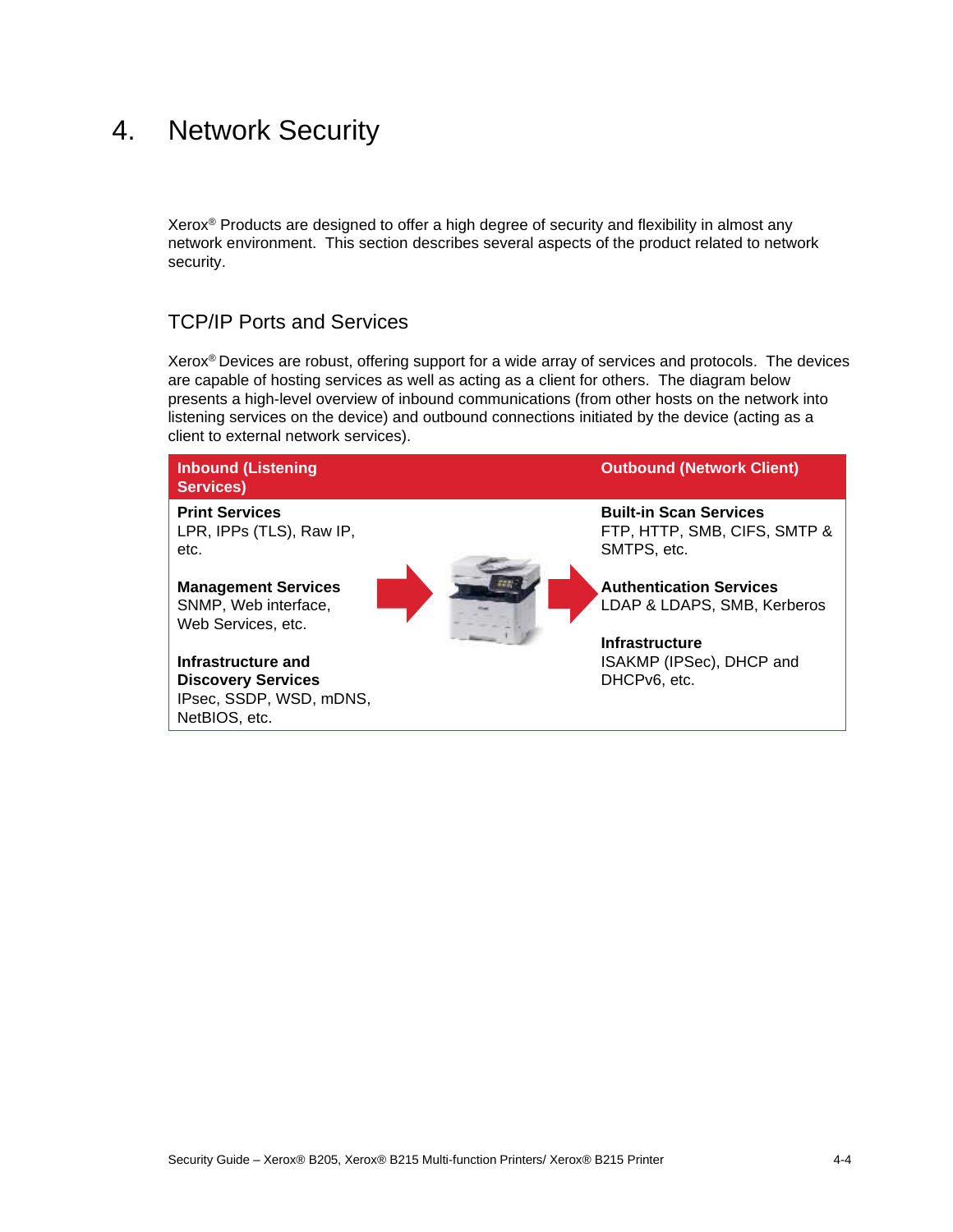#### <span id="page-14-0"></span>**LISTENING SERVICES (INBOUND PORTS)**

The following table summarizes all potentially open ports on the product. These ports can be enabled/disabled within the product configuration.

| Port       | <b>Type</b>    | <b>Service Name</b>                                                                                           |
|------------|----------------|---------------------------------------------------------------------------------------------------------------|
| 80 or 443  | <b>TCP</b>     | HTTP including:<br>Web User Interface<br>Web Services for Products (WSD)<br>WebDAV                            |
| 631 or 443 | <b>TCP</b>     | HTTP (IPP)                                                                                                    |
| 137        | <b>UDP</b>     | <b>NETBIOS</b> (Name Service)                                                                                 |
| 138        | <b>UDP</b>     | <b>NETBIOS</b> (Datagram Service)                                                                             |
| 161        | <b>UDP</b>     | <b>SNMP</b>                                                                                                   |
| 427        | <b>TCP/UDP</b> | <b>SLP</b>                                                                                                    |
| 445        | <b>TCP</b>     | <b>CIFS</b>                                                                                                   |
| 500 & 4500 | <b>UDP</b>     | <b>IPSec</b>                                                                                                  |
| 515        | <b>TCP</b>     | <b>LPR</b>                                                                                                    |
| 631        | <b>TCP</b>     | <b>IPP</b>                                                                                                    |
| 1900       | <b>UDP</b>     | <b>SSDP</b>                                                                                                   |
| 3702       | <b>TCP</b>     | <b>WSD</b> (Discovery)                                                                                        |
| 5353       | <b>UDP</b>     | <b>mDNS</b>                                                                                                   |
| 9100       | <b>TCP</b>     | Raw IP (also known as JetDirect, AppSocket or PDL-<br>datastream)                                             |
| 5909-5999  | <b>TCP</b>     | Remote Access to local display panel. Port is randomly<br>selected and communications encrypted with TLS 1.2. |
| 53202      | <b>TCP</b>     | <b>WSD Transfer</b>                                                                                           |
| 53303      | <b>TCP</b>     | <b>WSD Print</b>                                                                                              |
| 53404      | <b>TCP</b>     | <b>WSD Scan</b>                                                                                               |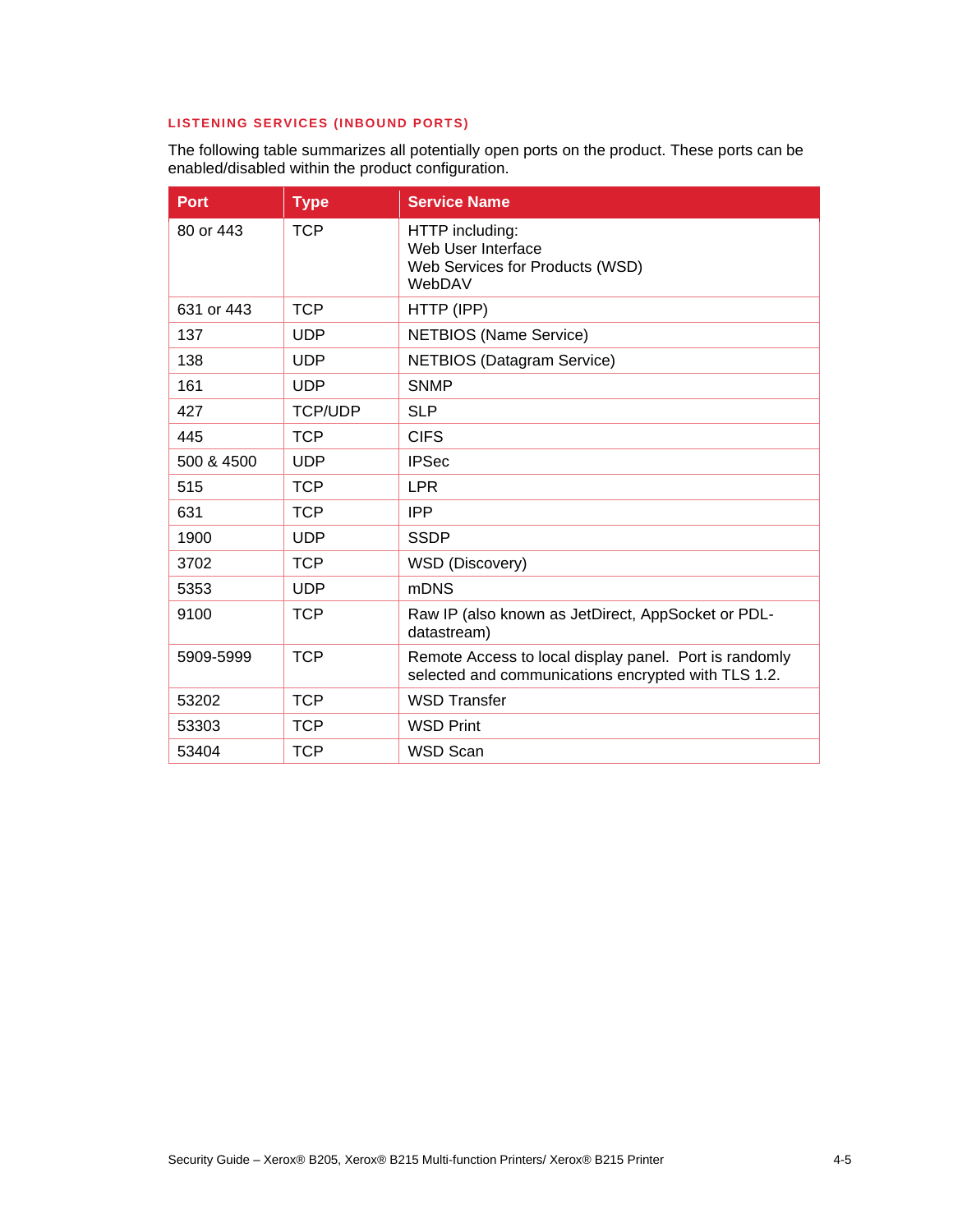# <span id="page-15-0"></span>Network Encryption

#### <span id="page-15-1"></span>**IPSEC**

Internet Protocol Security (IPsec) is a network security protocol capable of providing encryption and authentication at the packet level. Xerox® B205/B210/B215 Products support IPSec for both IPv4 and IPv6 protocols.

|              |                                       | Xerox <sup>®</sup> B215<br><b>Multifunction</b><br><b>Printer</b> | Xerox <sup>®</sup> B205<br><b>Multifunction</b><br><b>Printer</b> | Xerox <sup>®</sup> B210<br><b>Printer</b> |
|--------------|---------------------------------------|-------------------------------------------------------------------|-------------------------------------------------------------------|-------------------------------------------|
| <b>IPSec</b> |                                       |                                                                   |                                                                   |                                           |
|              | Supported IP Versions                 | IPv4, IPv6                                                        | IPv4, IPv6                                                        | IPv4, IPv6                                |
|              | Key exchange authentication<br>method | <b>Preshared Key</b>                                              | <b>Preshared Key</b>                                              | <b>Preshared Key</b>                      |
|              | <b>Transport Mode</b>                 | Transport mode<br>lonly                                           | Transport & Tunnel<br>Imode                                       | Transport mode<br>lonly                   |
|              | Security Protocol                     | <b>ESP</b> only                                                   | ESP & AH                                                          | <b>ESP</b> only                           |
|              | <b>ESP Encryption Method</b>          | AES, 3DES, DES                                                    | AES, 3DES, Null                                                   | AES, 3DES, DES                            |
|              | <b>ESP Authentication Methods</b>     | SHA1, SHA256,<br><b>None</b>                                      | SHA1, SHA256,<br><b>None</b>                                      | SHA1, SHA256,<br><b>None</b>              |

#### <span id="page-15-2"></span>**WIRELESS 802.11 WI-FI PROTECTED ACCESS (WPA)**

Products equipped with WiFi support WPA2 Personal, WPA2 Enterprise, and Mixed Mode compliant with IEEE 802.11i. The wireless network adapters used in Xerox®Products are certified by the Wi-Fi Alliance.

|                                  | Xerox <sup>®</sup> B215<br><b>Multifunction</b><br><b>Printer</b>                        | Xerox <sup>®</sup> B205<br><b>Multifunction</b><br><b>Printer</b> | Xerox <sup>®</sup> B210<br><b>Printer</b> |
|----------------------------------|------------------------------------------------------------------------------------------|-------------------------------------------------------------------|-------------------------------------------|
| Wi-Fi (802.11)                   |                                                                                          |                                                                   |                                           |
| No Encryption                    | Supported                                                                                | Supported                                                         | Supported                                 |
| <b>WEP</b>                       | <b>RC4</b>                                                                               | RC4                                                               | RC4                                       |
| WPA2 Personal (PSK)              | CCMP (AES), TKIP, CCMP (AES), TKIP, CCMP (AES), TKIP,<br>TKIP+CCMP (AES) TKIP+CCMP (AES) |                                                                   | TKIP+CCMP (AES)                           |
| <b>WPA2</b> Enterprise           | Not Supported                                                                            | Not Supported                                                     | Not Supported                             |
| <b>BSSID Roaming Restriction</b> | Supported                                                                                | (Not Currently<br>Supported)                                      | (Not Currently<br>Supported)              |
| No Encryption                    | Supported                                                                                | Supported                                                         | Supported                                 |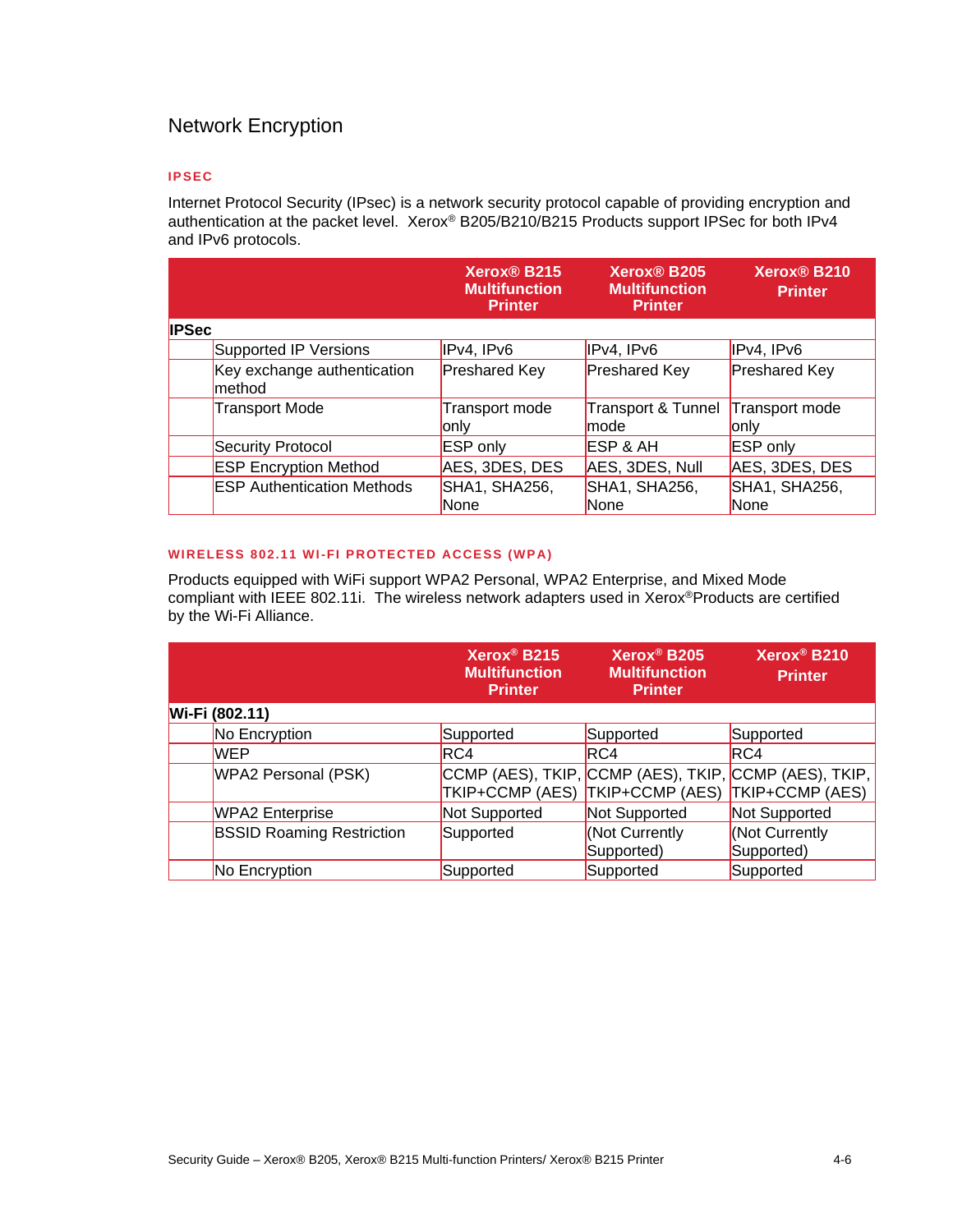#### <span id="page-16-0"></span>**TLS**

Xerox® B205/B210/B215 products support the latest version, TLS 1.2.

|                               | Xerox <sup>®</sup> B215<br><b>Multifunction</b><br><b>Printer</b> | Xerox <sup>®</sup> B205<br><b>Multifunction</b><br><b>Printer</b> | Xerox <sup>®</sup> B210<br><b>Printer</b> |
|-------------------------------|-------------------------------------------------------------------|-------------------------------------------------------------------|-------------------------------------------|
| <b>TLS Versions Supported</b> |                                                                   |                                                                   |                                           |
| <b>Product Web Interface</b>  | 1.2, 1.1, 1.0                                                     | 1.2, 1.1, 1.0                                                     | 1.2, 1.1, 1.0                             |
| <b>Product Web Services</b>   | 1.2, 1.1, 1.0                                                     | 1.2, 1.1, 1.0                                                     | 1.2, 1.1, 1.0                             |
| <b>Product IPPS printing</b>  | 1.2, 1.1, 1.0                                                     | 1.2, 1.1, 1.0                                                     | 1.2, 1.1, 1.0                             |
| <b>Product Web Interface</b>  | 1.2, 1.1, 1.0                                                     | 1.2, 1.1, 1.0                                                     | 1.2, 1.1, 1.0                             |

#### <span id="page-16-1"></span>**PUBLIC KEY ENCRYPTION (PKI)**

A digital certificate is a file that contains data used to verify the identity of the client or server in a network transaction. A certificate also contains a public key used to create and verify digital signatures. To prove identity to another product, a product presents a certificate trusted by the other product. The product can also present a certificate signed by a trusted third party and a digital signature proving that it owns the certificate.

A digital certificate includes the following data:

- Information about the owner of the certificate
- The certificate serial number and expiration date
- The name and digital signature of the certificate authority (CA) that issued the certificate
- A public key
- A purpose defining how the certificate and public key can be used

There are four types of certificates:

- A Product Certificate is a certificate for which the printer has a private key. The purpose specified in the certificate allows it to be used to prove identity.
- A CA Certificate is a certificate with authority to sign other certificates.
- A Trusted Certificate is a self-signed certificate from another product that you want to trust.
- A domain controller certificate is a self-signed certificate for a domain controller in your network. Domain controller certificates are used to verify the identity of a user when the user logs in to the product using a Smart Card.

For protocols such as HTTPS, the printer is the server, and must prove its identity to the client Web browser. For protocols such as 802.1X, the printer is the client, and must prove its identity to the authentication server, typically a RADIUS server.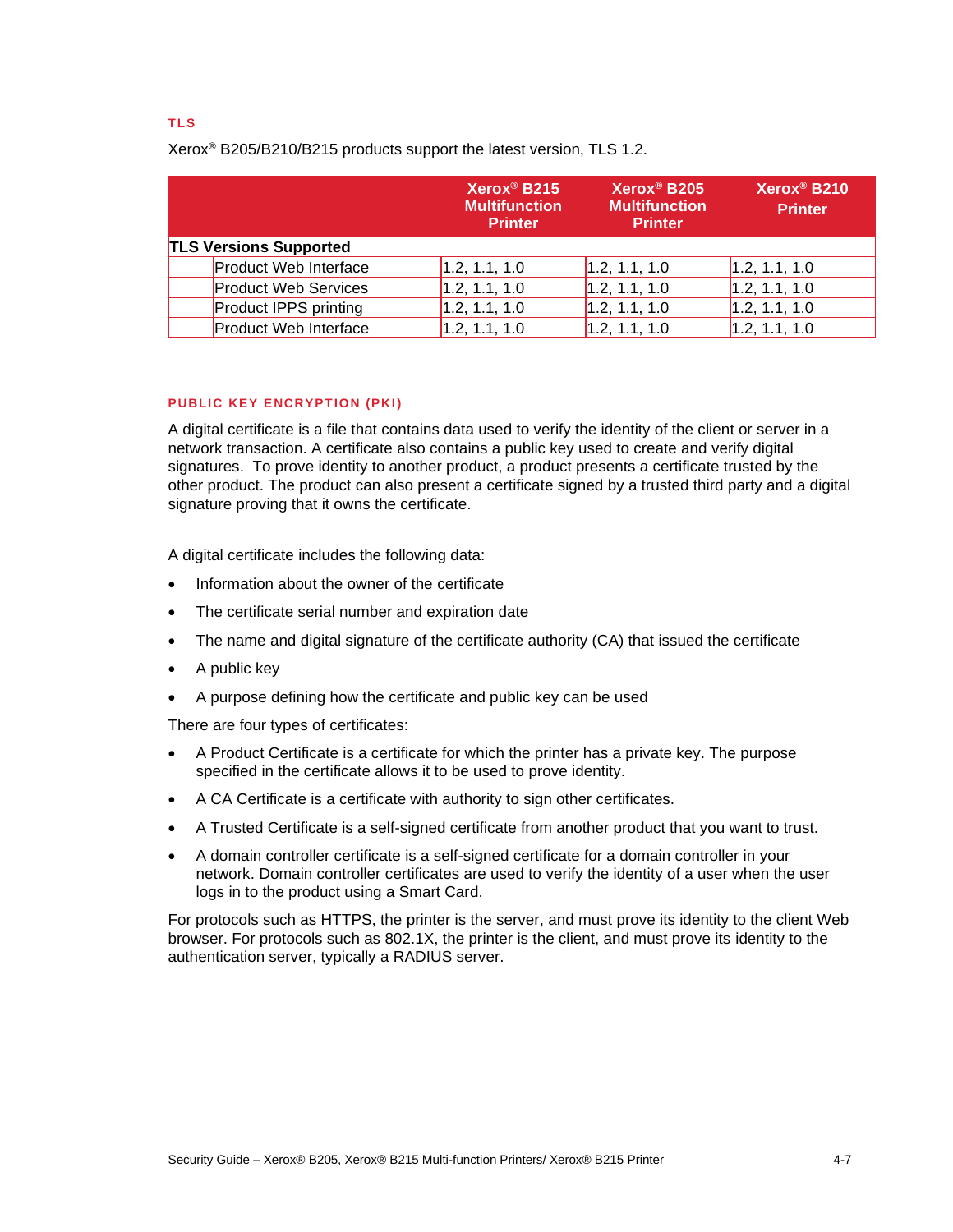#### <span id="page-17-0"></span>**DEVICE CERTIFICATES**

Xerox® B205/B210/B215 products support both CA signed and self-signed certificates. Product certificates support a bit length of up to 2048 bits.

A CA signed certificate can be created by generating a Certificate Signing Request (CSR), and sending it to a CA or a local server functioning as a CA to sign the CSR. An example of a server functioning as a certificate authority is Windows Server 2016 running Certificate Services. When the CA returns the signed certificate, install it on the printer.

Alternatively, a self-signed certificate may be created. When you create a Product Certificate, the product generates a certificate, signs it, and creates a public key used in SSL/TLS encryption.

|                            | Xerox <sup>®</sup> B215<br><b>Multifunction</b><br><b>Printer</b> | Xerox <sup>®</sup> B205<br><b>Multifunction</b><br><b>Printer</b> | Xerox <sup>®</sup> B210<br><b>Printer</b> |
|----------------------------|-------------------------------------------------------------------|-------------------------------------------------------------------|-------------------------------------------|
| <b>Device Certificates</b> |                                                                   |                                                                   |                                           |
| Certificate Length         | 1024, 2048                                                        | 1024, 2048                                                        | 1024, 2048                                |
| Supported Hashes           | SHA1, SHA256                                                      | SHA256, SHA512                                                    | SHA256, SHA512                            |
| <b>Product Web Server</b>  | Supported                                                         | Supported                                                         | Supported                                 |
| <b>IPPS (TLS) Printing</b> | Supported                                                         | Supported                                                         | Supported                                 |
| 802.1X Client              | Supported                                                         | Supported                                                         | Supported                                 |
| Email Signing              | Not currently<br>supported)                                       | (Not currently<br>supported)                                      | (Not Applicable)                          |
| <b>Email Encryption</b>    | Supported                                                         | (Not currently<br>supported)                                      | (Not Applicable)                          |
| <b>OCSP Signing</b>        | (Not currently<br>supported)                                      | (Not currently<br>supported)                                      | (Not currently<br>supported)              |
| <b>IPSec</b>               | Supported                                                         | Supported                                                         | Supported                                 |
| <b>SFTP</b>                | (Not currently<br>supported)                                      | (Not currently<br>supported)                                      | (Not Applicable)                          |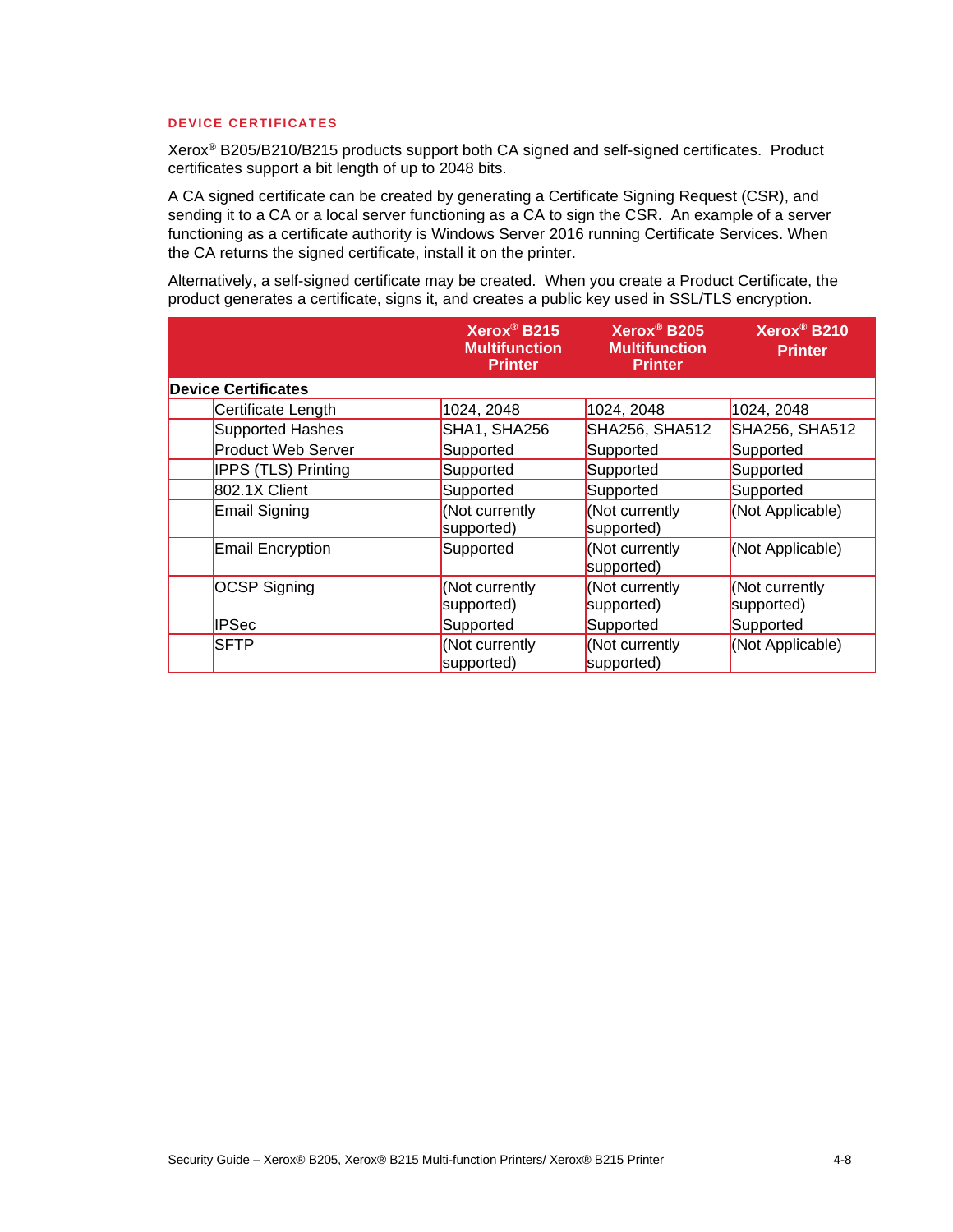#### <span id="page-18-0"></span>**TRUSTED CERTIFICATES**

Public certificates may be imported to the product's certificate store for validation of trusted external products. The following categories are supported:

- A Trusted Root CA Certificate is a certificate with authority to sign other certificates. These certificates usually are self-signed certificates that come from another product or service that you want to trust.
- An Intermediate CA Certificate is a certificate that links a certificate to a Trusted Root CA Certificate in certain network environments.
- Other Certificates are certificates that are installed on the printer for solution-specific uses.

An administrator can specify the minimum encryption key length required for certificates. If a user attempts to upload a certificate that contains a key that does not meet this requirement, a message appears. The message alerts the user that the certificate they are attempting to upload does not meet the key length requirement.

|                                              | Xerox <sup>®</sup> B215<br><b>Multifunction</b><br><b>Printer</b>                       | Xerox <sup>®</sup> B205<br><b>Multifunction</b><br><b>Printer</b> | Xerox <sup>®</sup> B210<br><b>Printer</b>      |
|----------------------------------------------|-----------------------------------------------------------------------------------------|-------------------------------------------------------------------|------------------------------------------------|
| <b>Trusted Certificates</b>                  |                                                                                         |                                                                   |                                                |
| Minimum Length Restriction<br><b>Options</b> | None, 1024, 2048                                                                        | 1024, 2048                                                        | 1024, 2048                                     |
| Maximum Length                               | 4096                                                                                    | 4096                                                              | 4096                                           |
| Supported Hashes                             |                                                                                         | SHA1/224/256/384/512SHA1/224/256/384/512SHA1/224/256/384/512      |                                                |
| <b>Supported Formats</b>                     | .cer, .crt, .der, .pem, Lcer, .der, PKCS#7,<br>PKCS#7 (.p7b),<br>PKCS#12 (.pfx,<br>p12) | PKCS#12 (.pfx,<br>.p12)                                           | .cer, .der, PKCS#7,<br>PKCS#12 (.pfx,<br>.p12) |
| <b>IPSec</b>                                 | Supported                                                                               | Supported                                                         | Supported                                      |
| LDAP                                         | Supported                                                                               | Supported                                                         | (Not currently<br>supported)                   |
| Scanning (HTTPS/TLS)                         | (Not currently<br>supported)                                                            | (Not currently<br>supported)                                      | (Not Applicable)                               |
| Scanning (SFTP/SSH)                          | (Not currently<br>supported)                                                            | (Not currently<br>supported)                                      | (Not Applicable)                               |
| 802.1X Client                                | Supported                                                                               | Supported                                                         | Supported                                      |
| <b>Email Signing</b>                         | (Not currently<br>supported)                                                            | (Not currently<br>supported)                                      | (Not Applicable)                               |
| <b>Email Encryption</b>                      | Supported                                                                               | (Not currently<br>supported)                                      | (Not Applicable)                               |
| <b>OCSP Signing</b>                          | (Not currently<br>supported)                                                            | (Not currently<br>supported)                                      | (Not currently<br>supported)                   |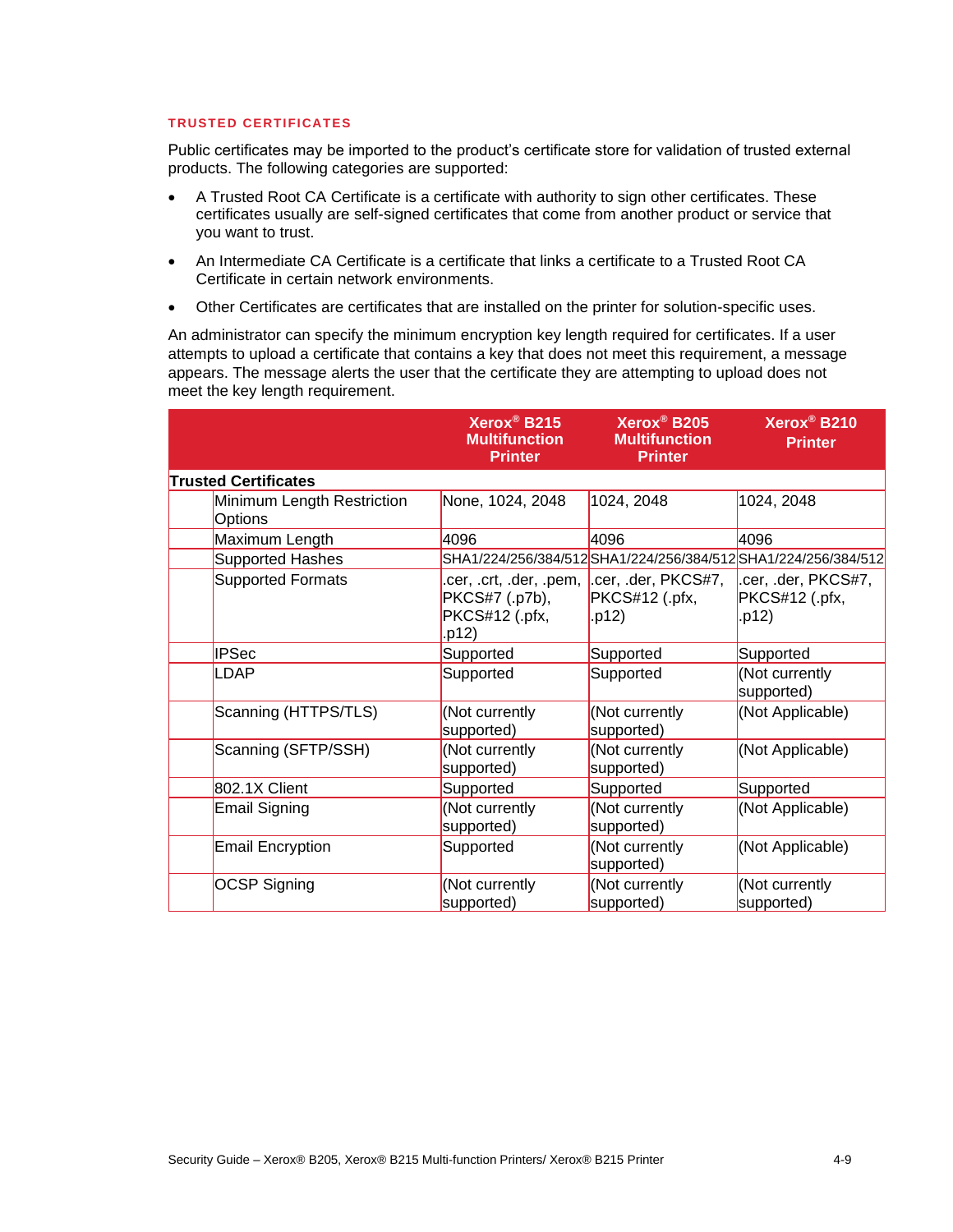#### <span id="page-19-0"></span>**CERTIFICATE VALIDATION**

Xerox® B205/B210/B215 devices support certificate validation with configurable checks for OSCP and CRL.

Validation checks include:

- Validation of certificate path
- Certificate expiration
- Validation of trusted CA
- Signature validation

#### <span id="page-19-1"></span>**EMAIL SIGNING AND ENCRYPTION USING S/MIME**

S/MIME (Secure/Multipurpose Internet Mail Extensions) provides Authentication, Message integrity, Non-repudiation, and encryption of email.

|                     | Xerox <sup>®</sup> B215<br><b>Multifunction</b><br><b>Printer</b> | Xerox <sup>®</sup> B205<br><b>Multifunction</b><br><b>Printer</b> | Xerox <sup>®</sup> B210<br><b>Printer</b> |
|---------------------|-------------------------------------------------------------------|-------------------------------------------------------------------|-------------------------------------------|
| <b>Email S/MIME</b> |                                                                   |                                                                   |                                           |
| <b>Versions</b>     | lv3                                                               | Kot currently<br>supported)                                       | (Not Applicable)                          |
| Digest              | SHA1, SHA256,<br>SHA384, SHA512                                   | Kot currently<br>supported)                                       | (Not Applicable)                          |
| Encryption          | 3DES, AES256                                                      | Not currently<br>supported)                                       | (Not Applicable)                          |

#### <span id="page-19-2"></span>**SNMPV3**

SNMPv3 is the current standard version of SNMP defined by the Internet Engineering Task Force (IETF). It provides three important security features:

- Message integrity to ensure that a packet has not been tampered with in transit
- Authentication to verify that the message is from a valid source
- Encryption of packets to prevent unauthorized access

|                    | Xerox <sup>®</sup> B215<br><b>Multifunction</b><br><b>Printer</b> | Xerox <sup>®</sup> B205<br><b>Multifunction</b><br><b>Printer</b> | Xerox <sup>®</sup> B210<br><b>Printer</b> |
|--------------------|-------------------------------------------------------------------|-------------------------------------------------------------------|-------------------------------------------|
| SNMP <sub>v3</sub> |                                                                   |                                                                   |                                           |
| Digest             | SHA1, MD5                                                         | SHA1, MD5                                                         | SHA1, MD5                                 |
| Encryption         | DES, AES128                                                       | DES, AES128                                                       | DES, AES128                               |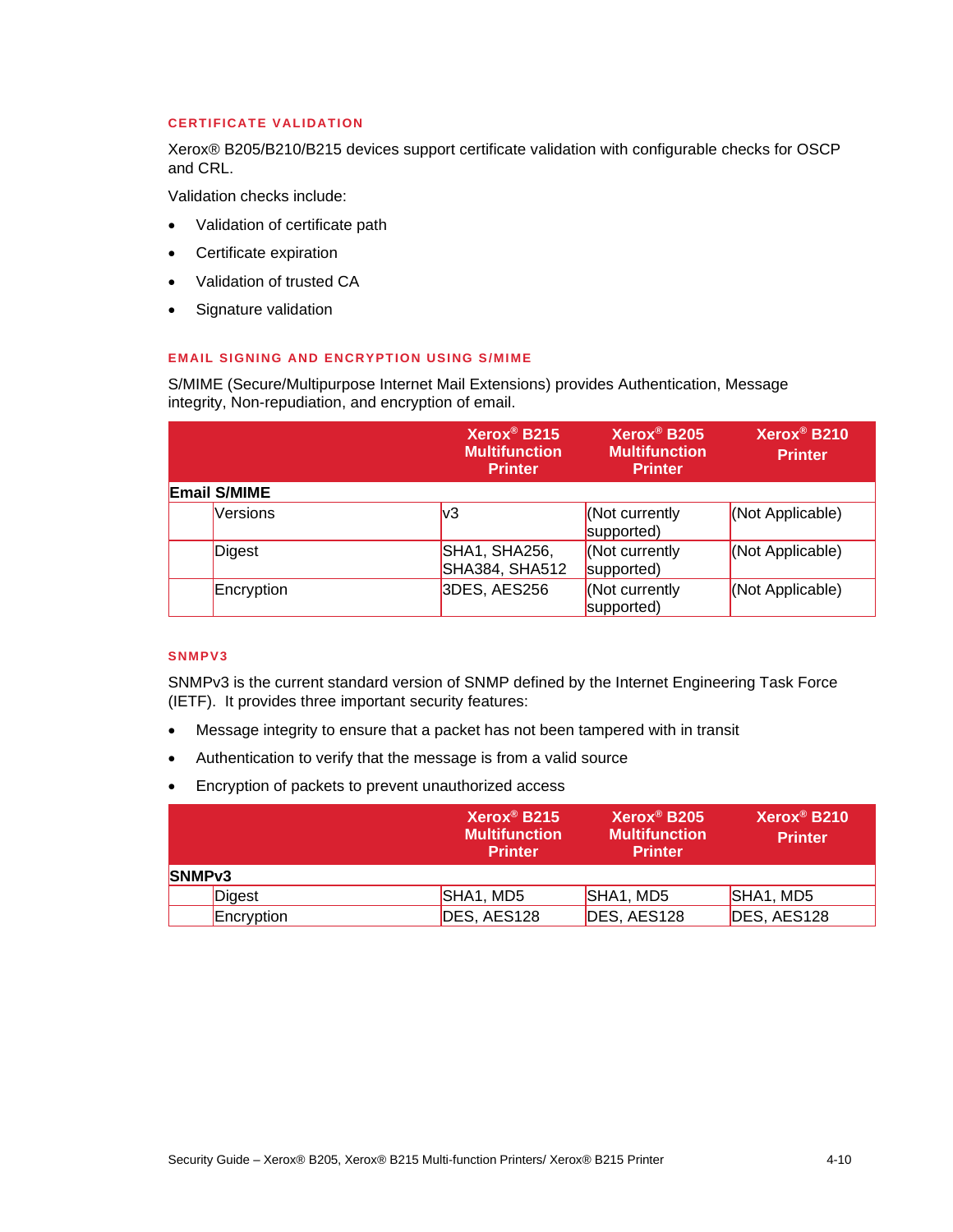# <span id="page-20-0"></span>Network Access Control

#### <span id="page-20-1"></span>**802. 1X**

In 802.1X authentication, when the product is connected to the LAN port of Authenticator such as the switch as shown below, the Authentication Server authenticates the product, and the Authenticator controls access of the LAN port according to the authentication result. The product starts authentication processing at startup when the startup settings for 802.1X authentication are enabled.



|                               | Xerox <sup>®</sup> B215<br><b>Multifunction</b><br><b>Printer</b> | Xerox <sup>®</sup> B205<br><b>Multifunction</b><br><b>Printer</b> | Xerox <sup>®</sup> B210<br><b>Printer</b> |
|-------------------------------|-------------------------------------------------------------------|-------------------------------------------------------------------|-------------------------------------------|
| <b>Network Access Control</b> |                                                                   |                                                                   |                                           |
| 802.1x                        | Supported                                                         | Supported                                                         | Supported                                 |
| <b>Authentication Methods</b> | EAP-MD5                                                           | EAP-MD5                                                           | EAP-MD5                                   |
|                               | <b>PEAP</b>                                                       | <b>PEAP</b>                                                       | <b>PEAP</b>                               |
|                               | EAP-MSCHAPV2                                                      | EAP-MSCHAPV2                                                      | EAP-MSCHAPV2                              |
|                               | EAP-TLS                                                           | <b>EAP-TLS</b>                                                    | EAP-TLS                                   |
| Encryption                    | 3DES, AES256                                                      | (Not currently                                                    | (Not Applicable)                          |
|                               |                                                                   | supported)                                                        |                                           |

#### <span id="page-20-2"></span>**CISCO IDENTITY SERVICES ENGINE (ISE)**

Cisco ISE is an intelligent security policy enforcement platform that mitigates security risks by providing a complete view of which users and what products are being connected across the entire network infrastructure. It also provides control over what users can access your network and where they can go. Cisco's ISE includes over 200 Xerox product profiles that are ready for security policy enablement. This allows ISE to automatically detect Xerox products in your network. Xerox products are organized in Cisco ISE under product families, such as Xerox® B205/B210/B215 products, enabling Cisco ISE to automatically detect and profile new Xerox products from the day they are released. Customers who use Cisco ISE find that including Xerox products in their security policies is simpler and requires minimal effort.

Cisco ISE Profiling Services provides dynamic detection and classification of endpoints connected to the network. ISE collects various attributes for each network endpoint to build an endpoint database. The classification process matches the collected attributes to prebuilt or user-defined conditions, which are then correlated to an extensive library of product profiles. These profiles include a wide range of product types, including tablets, smartphones, cameras, desktop operating systems (for example, Windows®, Mac OS® X, Linux® and others), and workgroup systems such as Xerox printers and MFPs.

Once classified, endpoints can be authorized to the network and granted access based on their profile signature. For example, guests to your network will have different level of access to printers and other end points in your network. As an example, you and your employees can get full printer access when accessing the network from a corporate workstation but be granted limited printer access when accessing the network from your personal Apple® iPhone®.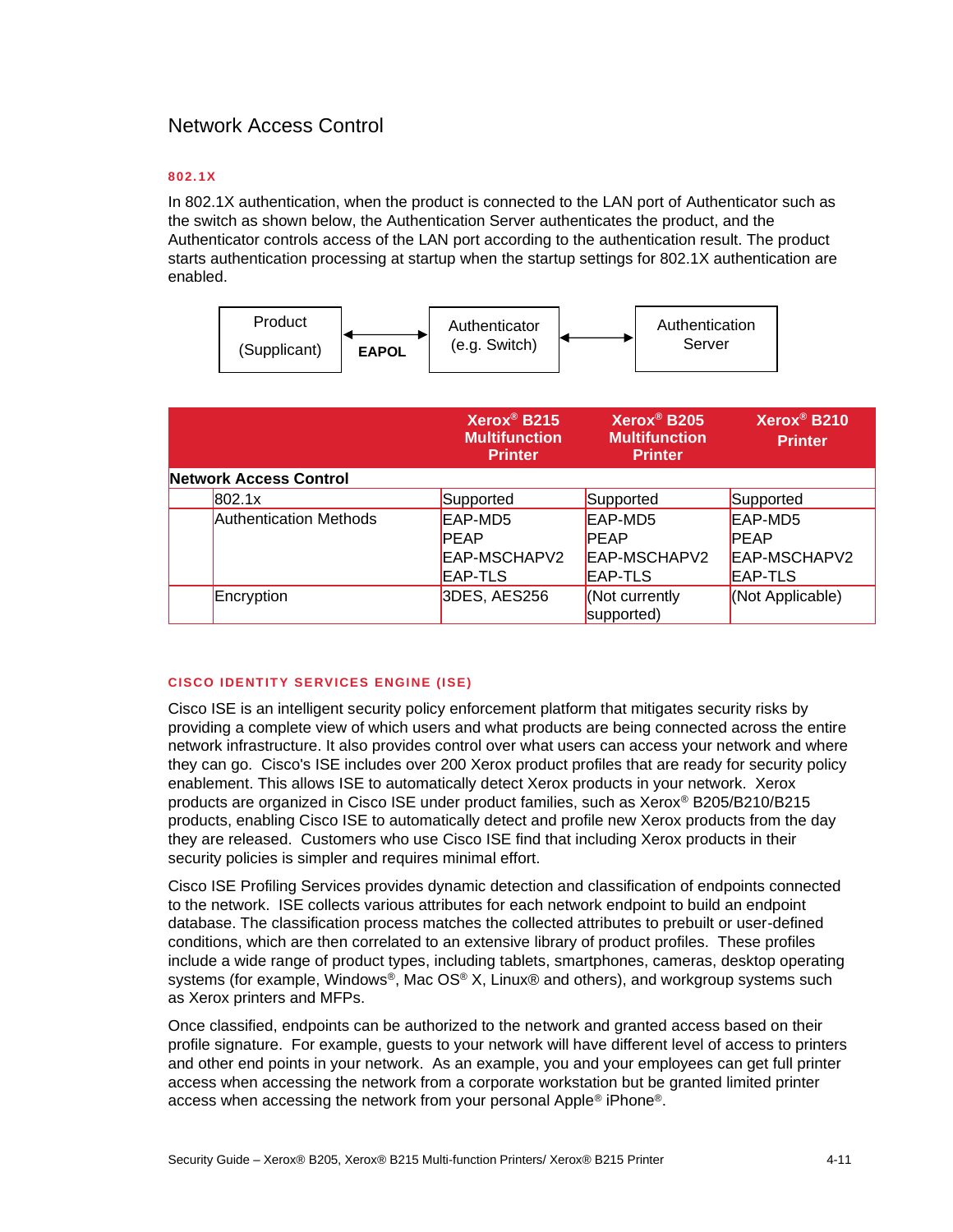Cisco ISE allows you to deploy the following controls and monitoring of Xerox products:

- Automatically provision and grant network access rights to printers and MFPs to prevent inappropriate access (including automatically tracking new printing products connecting to the network):
	- o Block non-printers from connecting on ports assigned to printers
	- o Prevent impersonation (aka spoofing) of a printer/MFP
	- o Automatically prevent connection of non-approved print products
	- $\circ$  Smart rules-based policies to govern user interaction with network printing products
- Provide simplified implementation of security policies for printers and MFPs by:
	- o Providing real time policy violation alerts and logging
	- o Enforcing network segmentation policy
	- $\circ$  Isolating the printing products to prevent general access to printers and MFPs in restricted areas
- Automated access to policy enforcement
- Provide extensive reporting of printing product network activity

|                               | Xerox <sup>®</sup> B215<br><b>Multifunction</b><br><b>Printer</b> | Xerox <sup>®</sup> B205<br><b>Multifunction</b><br><b>Printer</b> | Xerox <sup>®</sup> B210<br><b>Printer</b> |
|-------------------------------|-------------------------------------------------------------------|-------------------------------------------------------------------|-------------------------------------------|
| <b>Network Access Control</b> |                                                                   |                                                                   |                                           |
| 802.1x                        | Supported                                                         | Supported                                                         | Supported                                 |
| Cisco ISE                     | Not supported<br>currently)                                       | Not supported<br>currently)                                       | Not supported<br>currently)               |

#### <span id="page-21-0"></span>**CONTEXTUAL ENDPOINT CONNECTION MANAGEMENT**

Traditionally network connection management has been limited to managing endpoints by IP address and use of VLANs and firewalls. This is effective, but highly complex to manage for every endpoint on a network. Managing, maintaining, and reviewing the ACLs (and the necessary change management and audit processes to support them) quickly become prohibitively expensive. It also lacks the ability to manage endpoints contextually.

Connectivity of Xerox® B205/B210/B215 devices can be fully managed contextually by Cisco TrustSec. TrustSec uses Security Group Tags (SGT) that are associated with an endpoint's user, device, and location attributes. SG-ACLs can also block unwanted traffic so that malicious reconnaissance activities and even remote exploitation from malware can be effectively prevented.

#### <span id="page-21-1"></span>**FIPS140-2 COMPLIANCE VALIDATION**

Xerox® B205/B210/B215 products do not support FIPS 140-2.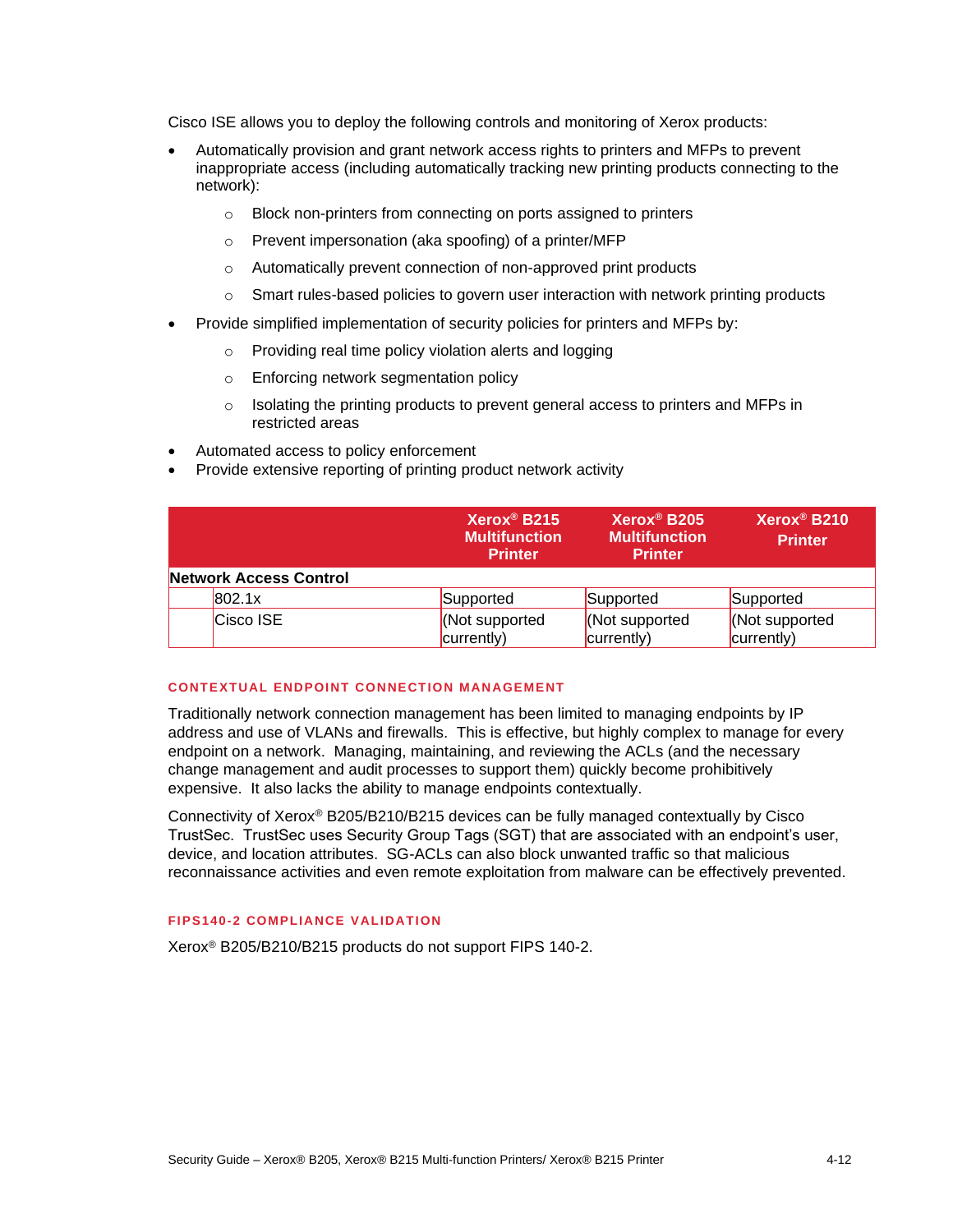# <span id="page-22-0"></span>Additional Network Security Controls

Additional network security controls are discussed in the following sections.

#### **ENDPOINT FIREWALL OPTIONS**

The devices contain a static host-based firewall that provides the ability to prevent unauthorized network access based on IP address and/or port number. Filtering rules can be set by the SA using the Embedded Web Server. An authorized SA can create rules to (Accept/Reject/Drop) for ALL or a range of IP addresses. In addition to specifying IP addresses to filter, an authorized SA can enable/disable all traffic over a specified transport layer port.

|                     | Xerox <sup>®</sup> B215<br><b>Multifunction</b><br><b>Printer</b> | Xerox <sup>®</sup> B205<br><b>Multifunction</b><br><b>Printer</b> | Xerox <sup>®</sup> B210<br><b>Printer</b> |
|---------------------|-------------------------------------------------------------------|-------------------------------------------------------------------|-------------------------------------------|
| Firewall            | <b>IP Whitelisting</b>                                            | <b>IP Whitelisting</b>                                            | <b>IP Whitelisting</b>                    |
| Stateful Firewall   | Not currently<br>supported)                                       | Not currently<br>supported)                                       | Not currently<br>supported)               |
| <b>IP Whitelist</b> | Supported                                                         | Supported                                                         | Supported                                 |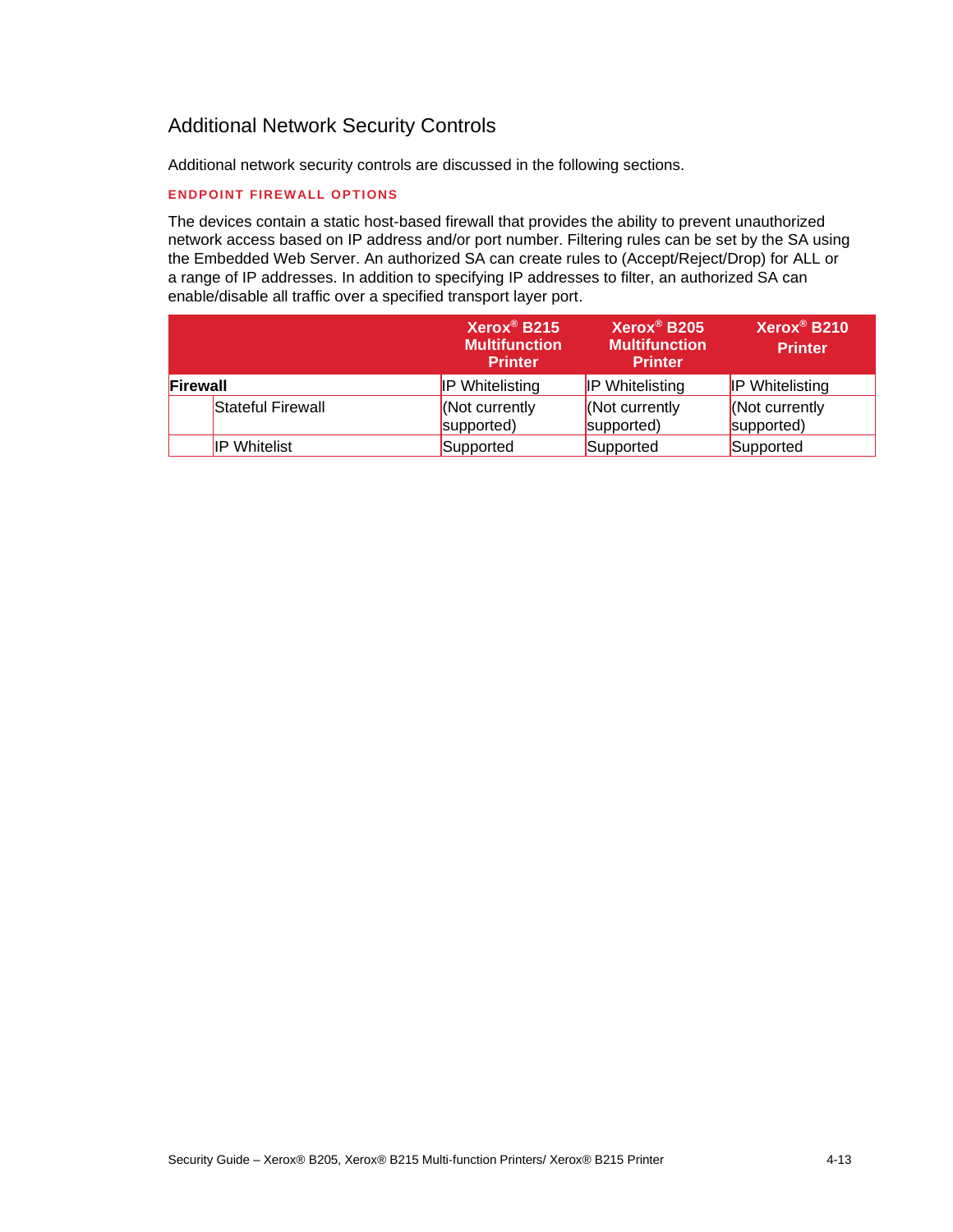# <span id="page-23-0"></span>5. Device Security: BIOS, Firmware, OS, Runtime, and Operational Security Controls

Xerox® B205/B210/B215 products have robust security features that are designed to protect the system from a wide range of threats. Below is a summary of some of the key security controls.

### <span id="page-23-1"></span>Pre-Boot Security

#### <span id="page-23-2"></span>**BIOS**

- The BIOS is inaccessible and cannot be cleared or reset.
- The BIOS can only be modified by a firmware update, which is digitally signed.

#### <span id="page-23-3"></span>**EMBEDDED ENCRYPTION**

<span id="page-23-4"></span>• Configuration Settings (including security settings) and User Data are encrypted by AES.

### Boot Process Security

#### <span id="page-23-5"></span>**FIRMWARE INTEGRITY**

Unlike open operating systems such as servers and user workstations in which software may be installed by users, Xerox products are based on embedded systems and the contents are managed by Xerox. The only means of modifying the contents of a device is by applying a firmware update package.

Firmware updates use a special format and each firmware update is digitally signed to protect the integrity of the contents. Firmware that is corrupt or has been illicitly modified will be rejected. **This security control cannot be disabled.**

#### <span id="page-23-6"></span>**FIRMWARE RESTRICTIONS**

The list below describes supported firmware delivery methods and applicable access controls.

• Local Firmware Upgrade via USB port:

Xerox service technicians can update product firmware using a USB port and specially configured USB thumb drive. This ability can be restricted by enabling the Customer Service Engineer Restriction feature which will require entry of a unique, customer designated password in order to accept the update.

• Network Firmware Update:

Product system administrators can update product firmware using the Embedded Web Server. The ability to apply a firmware update is restricted to roles with system administrator or Xerox service permissions. Firmware updates can be disabled by a system administrator.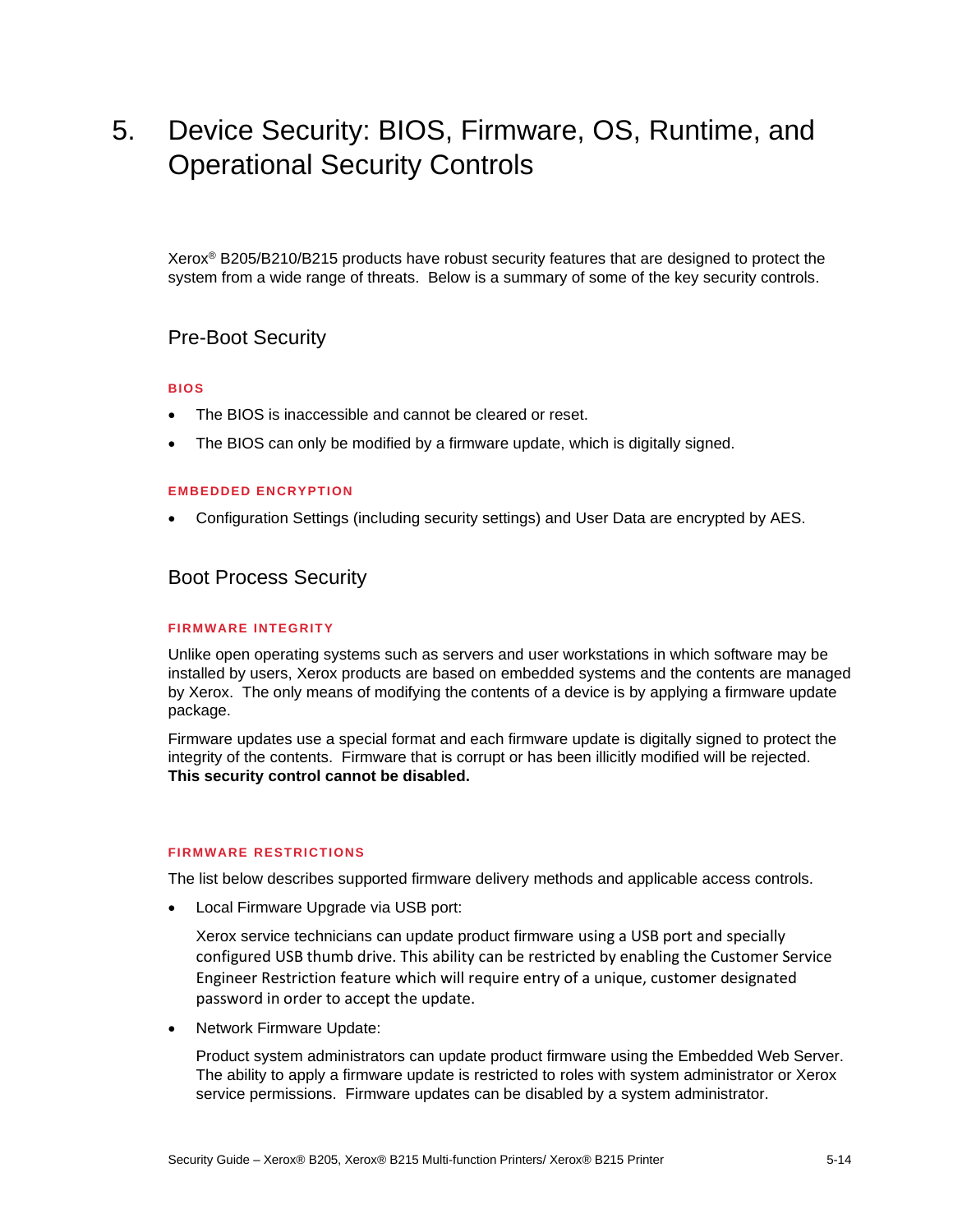• Xerox Remote Services Firmware Update:

Xerox Remote Services can update product firmware securely over the internet using HTTPS. This feature can be disabled, scheduled, and includes optional email alerts for system administrators.

#### **Additional Service Details**

Xerox products are serviced by a tool referred to as the Portable Service Workstation (PWS). Only Xerox authorized service technicians are granted access to the PSW. Customer documents or files cannot be accessed during a diagnostic session, nor are network servers accessible through this port. If a network connection is required while servicing a Xerox device, service technicians will remove the device from any connected networks. The technician will then connect directly to the device using an Ethernet cable, creating a physically secure and isolated network during service operations.

### <span id="page-24-0"></span>Runtime Security

#### <span id="page-24-1"></span>**RUNTIME EXECUTABLE CONTROL**

• Not supported for Personal Class products. Xerox Office Class VersaLink® support enhanced security controls.

#### <span id="page-24-2"></span>**RUNTIME INTRUSION DETECTION – MEMORY CONTROL**

• Not supported for Personal Class products. Xerox Office Class VersaLink® support enhanced security controls.

#### <span id="page-24-3"></span>**EVENT MONITORING & LOGGING**

• Not supported for Personal Class products. Xerox Office Class VersaLink® support enhanced security controls.

### <span id="page-24-4"></span>Operational Security

#### <span id="page-24-5"></span>**FIRMWARE AND DIAGNOSTIC SECURITY CONTROLS**

• Not supported for Personal Class products. Xerox Office Class VersaLink® support enhanced security controls.

#### <span id="page-24-6"></span>**FAIL SECURE VS FAIL SAFE**

Xerox® B205/B210/B215 products are designed to fail secure.

When a security control is compromised, the control is no longer trustworthy, and a system is at risk of further compromise. In such a scenario, security products may either fail safe [open] or fail secure [closed].

An example from physical security is a door. If power is lost the door may either:

- Unlock and 'fail safe' to an open state (likely for safety reasons such as in a public building).
- Lock and 'fail secure' for security reasons (such as a bank vault).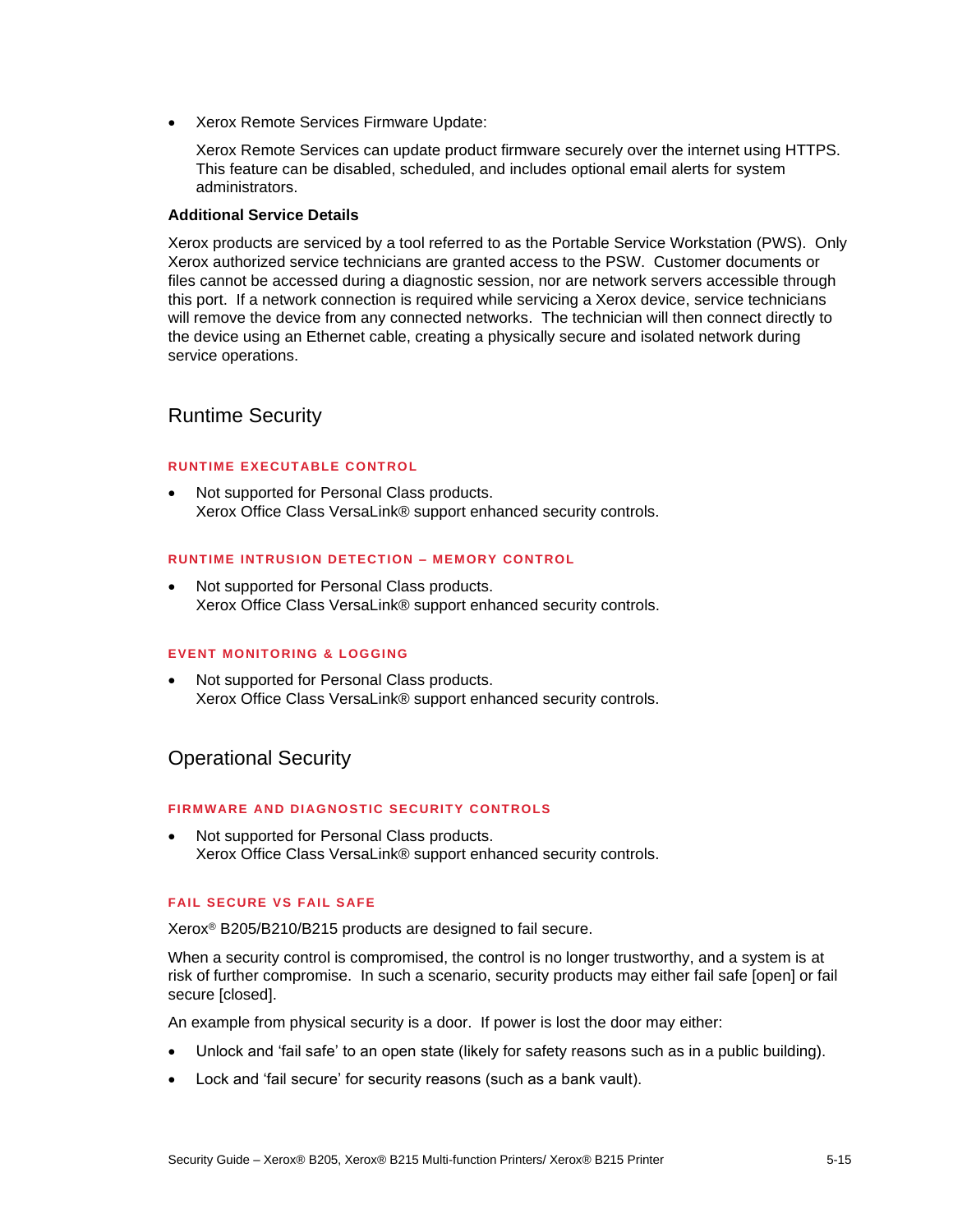#### <span id="page-25-0"></span>**CLONI NG**

Xerox® B205/B210/B215 products do not support Cloning.

#### <span id="page-25-1"></span>**BACKUP AND RESTORE**

Xerox® B205/B210/B215 products do not support Backup and Restore.

#### <span id="page-25-2"></span>**EIP APPLICATIONS**

Xerox® B205/B210/B215 products do not support the Xerox Extensible Interface Platform (EIP).

#### <span id="page-25-3"></span>**XCP (EXTENSIBLE CUSTOMIZABLE PLATFORM)**

Xerox® B205/B210/B215 products do not support the eXtensible Customizable Platform (XCP) plug-in interface.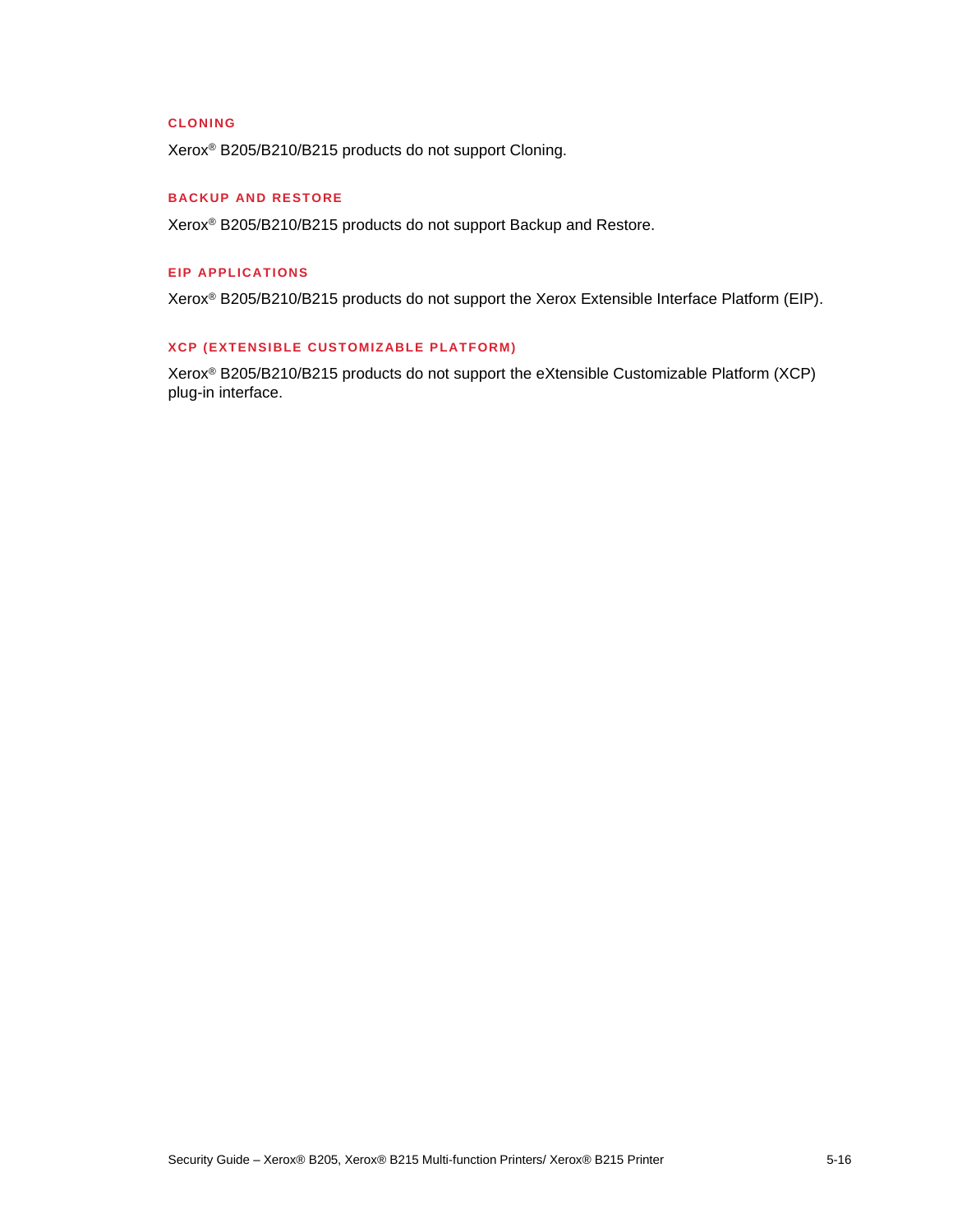# <span id="page-26-0"></span>6. Configuration and Security Policy Management Solutions

Xerox Device Manager and Xerox CentreWare® Web (available as a free download) centrally manage Xerox Devices. Additionally, Xerox® B205/B210/B215 products come with McAfee built in and can be managed with McAfee ePO™ providing an enhanced security posture supporting proactive monitoring, threat detection, and remediation capabilities.

For details please visit Xerox.com or speak with a Xerox representative.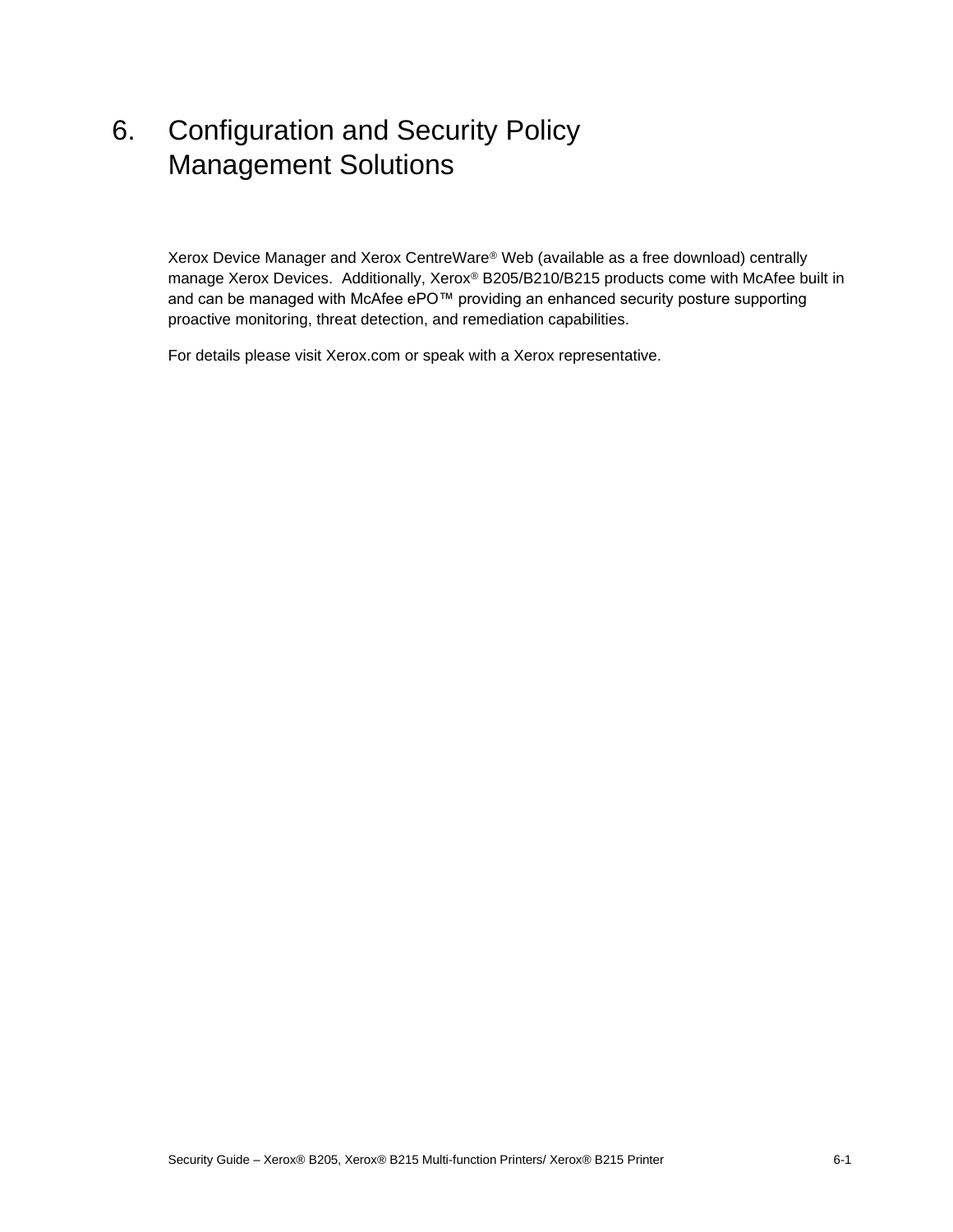# <span id="page-27-0"></span>7. Identification, Authentication, and Authorization

Xerox® B205/B210/B215 products offer a range of authentication and authorization options to support various environments.

Single Factor authentication is supported locally on the product or via external network authentication servers (e.g., LDAP, Kerberos, ADS). Multi Factor authentication is supported by addition of card reader hardware. (Where ease of access is desired, open access and simple user identification modes also exist, however, these are not recommended for secure environments.)

In all modes, product administrator accounts always require authentication. This cannot be disabled.

#### <span id="page-27-1"></span>Authentication

Xerox® B205/B210/B215 devices support the following authentication mode:

- Local Authentication
- Network Authentication

#### <span id="page-27-2"></span>**LOCAL AUTHENTICATION**

The local user database stores user credential information. The printer uses this information for local authentication and authorization. When you configure local authentication, the printer checks the credentials that a user provides against the information in the user database. When you configure local authorization, the printer checks the user database to determine which features the user is allowed access.

**Note:** User names and passwords stored in the user database are not transmitted over the network and passwords are encrypted.

#### <span id="page-27-3"></span>**PASSWORD POLICY**

The following password attributes can be configured:

|                                             | Xerox <sup>®</sup> B215<br><b>Multifunction</b><br><b>Printer</b> | Xerox <sup>®</sup> B205<br><b>Multifunction</b><br><b>Printer</b> | Xerox <sup>®</sup> B210<br><b>Printer</b> |
|---------------------------------------------|-------------------------------------------------------------------|-------------------------------------------------------------------|-------------------------------------------|
| <b>Password Policy</b>                      |                                                                   |                                                                   |                                           |
| Minimum Length                              |                                                                   |                                                                   |                                           |
| Maximum Length                              | 63                                                                | 63                                                                | 63                                        |
| Password cannot contain User<br><b>Name</b> | Not currently<br>supported)                                       | Not currently<br>supported)                                       | Not currently<br>supported)               |
| Password complexity options                 | (Not currently<br>supported)                                      | Not currently<br>supported)                                       | Not currently<br>supported)               |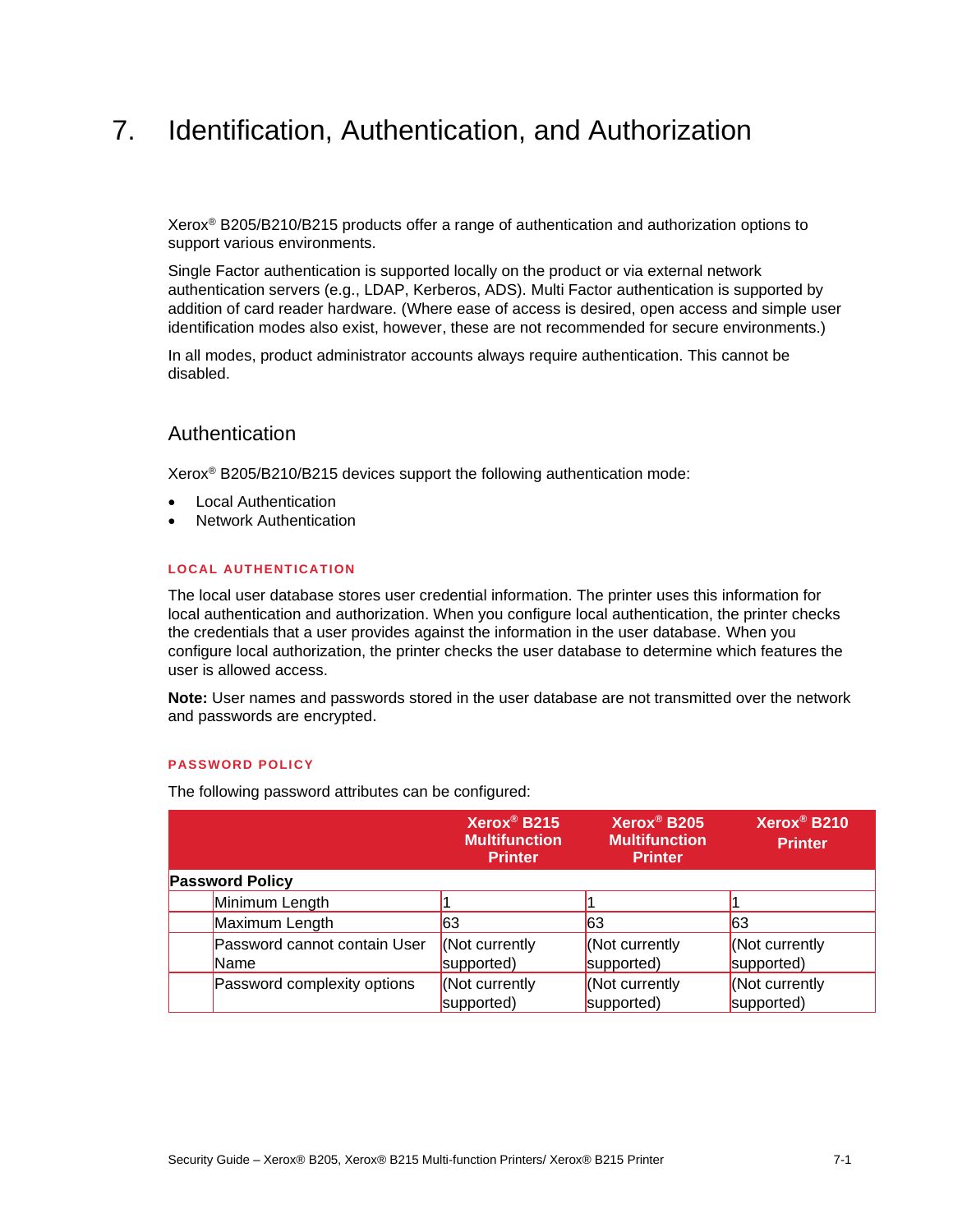#### <span id="page-28-0"></span>**NETWORK AUTHENTICATION**

When configured for network authentication, user credentials are validated by a remote authentication server.

|                                         | $Xerox^@$ B215<br><b>Multifunction</b><br><b>Printer</b> | Xerox <sup>®</sup> B205<br><b>Multifunction</b><br><b>Printer</b> | Xerox <sup>®</sup> B210<br><b>Printer</b> |
|-----------------------------------------|----------------------------------------------------------|-------------------------------------------------------------------|-------------------------------------------|
| <b>Network Authentication Providers</b> |                                                          |                                                                   |                                           |
| Kerberos (Microsoft Active Directory)   | Supported                                                | <b>Not currently</b><br>supported)                                | (Not currently<br>supported)              |
| Kerberos (MIT)                          | Supported                                                | <b>Not currently</b><br>supported)                                | (Not currently<br>supported)              |

#### <span id="page-28-1"></span>**SMART CARD AUTHENTICATION**

Xerox® B205/B210/B215 products do not support Smart Card Authentication.

#### <span id="page-28-2"></span>**CONVENIENCE AUTHENTICATION**

Xerox® B205/B210/B215 products do not support Convenience Authentication.

#### <span id="page-28-3"></span>**SIMPLE AUTHENTICATION (NON -SECURE)**

Simple authentication is mentioned here for completeness. It is intended for environments where authentication is not required. It is used for customization only. When in this mode, users are not required to enter a password. (The device administrator account always requires a password).

# <span id="page-28-4"></span>Authorization (Role-Based Access Controls)

Xerox® B205/B210/B215 products do not support Role Based Access Controls.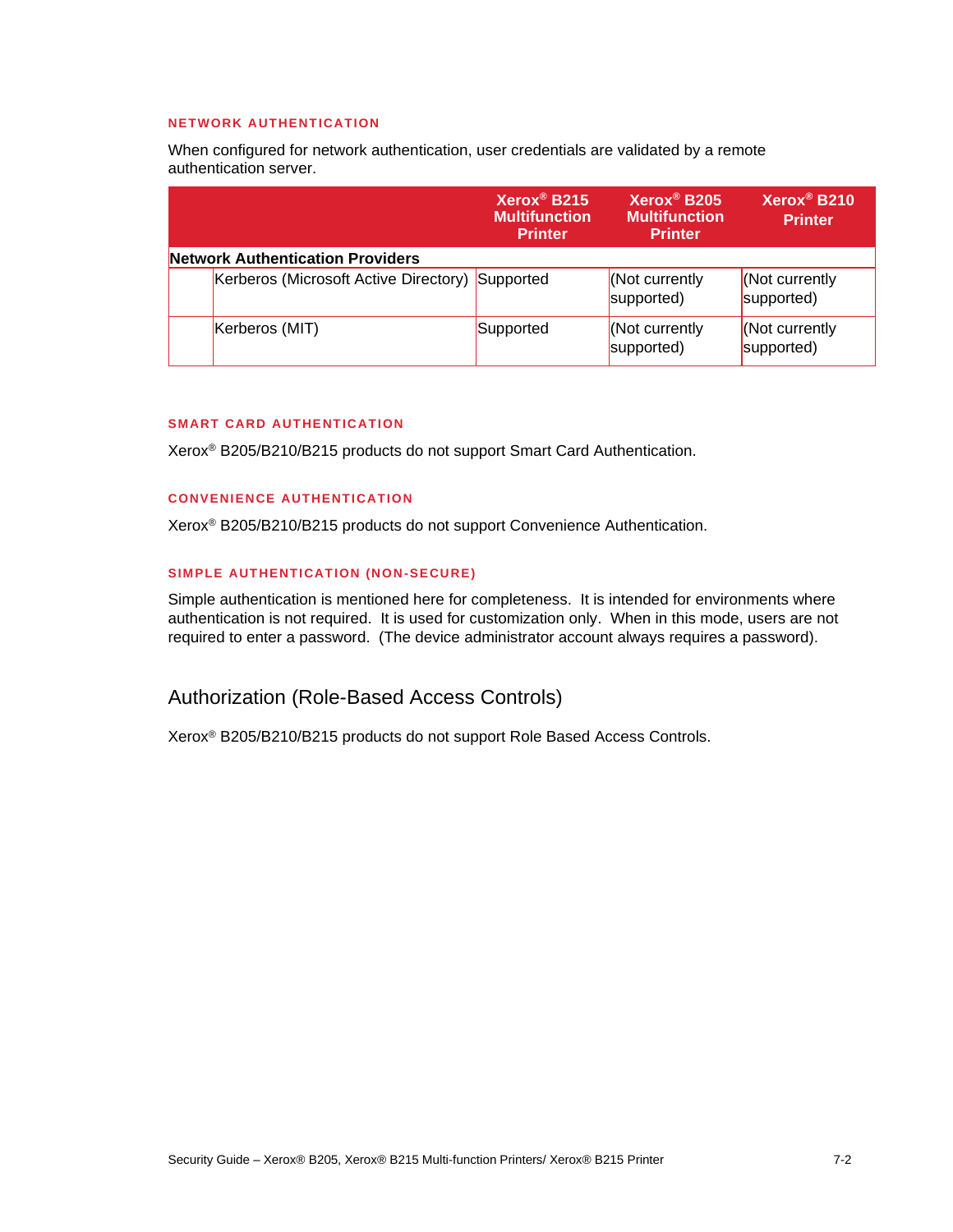# <span id="page-29-0"></span>8. Additional Information and Resources

# <span id="page-29-1"></span>Security @ Xerox®

Xerox maintains an evergreen public web page that contains the latest security information pertaining to its products. Please see<https://www.xerox.com/security>

# <span id="page-29-2"></span>Responses to Known Vulnerabilities

Xerox has created a document which details the Xerox Vulnerability Management and Disclosure Policy used in discovery and remediation of vulnerabilities in Xerox software and hardware. It can be downloaded from this page: [https://www.xerox.com/information-security/information-security](https://www.xerox.com/information-security/information-security-articles-whitepapers/enus.html)[articles-whitepapers/enus.html](https://www.xerox.com/information-security/information-security-articles-whitepapers/enus.html)

### <span id="page-29-3"></span>Additional Resources

Below are additional resources.

| <b>Security Resource</b>                              | <b>URL</b>                                                                      |
|-------------------------------------------------------|---------------------------------------------------------------------------------|
| <b>Frequently Asked Security Questions</b>            | https://www.xerox.com/en-us/information-<br>security/frequently-asked-questions |
| <b>Common Criteria Certified Products</b>             | https://security.business.xerox.com/en-<br>us/documents/common-criteria/        |
| <b>Current Software Release Quick Lookup</b><br>Table | https://www.xerox.com/security                                                  |
| Bulletins, Advisories,<br>and Security Updates        | https://www.xerox.com/security                                                  |
| <b>Security News Archive</b>                          | https://security.business.xerox.com/en-us/news/                                 |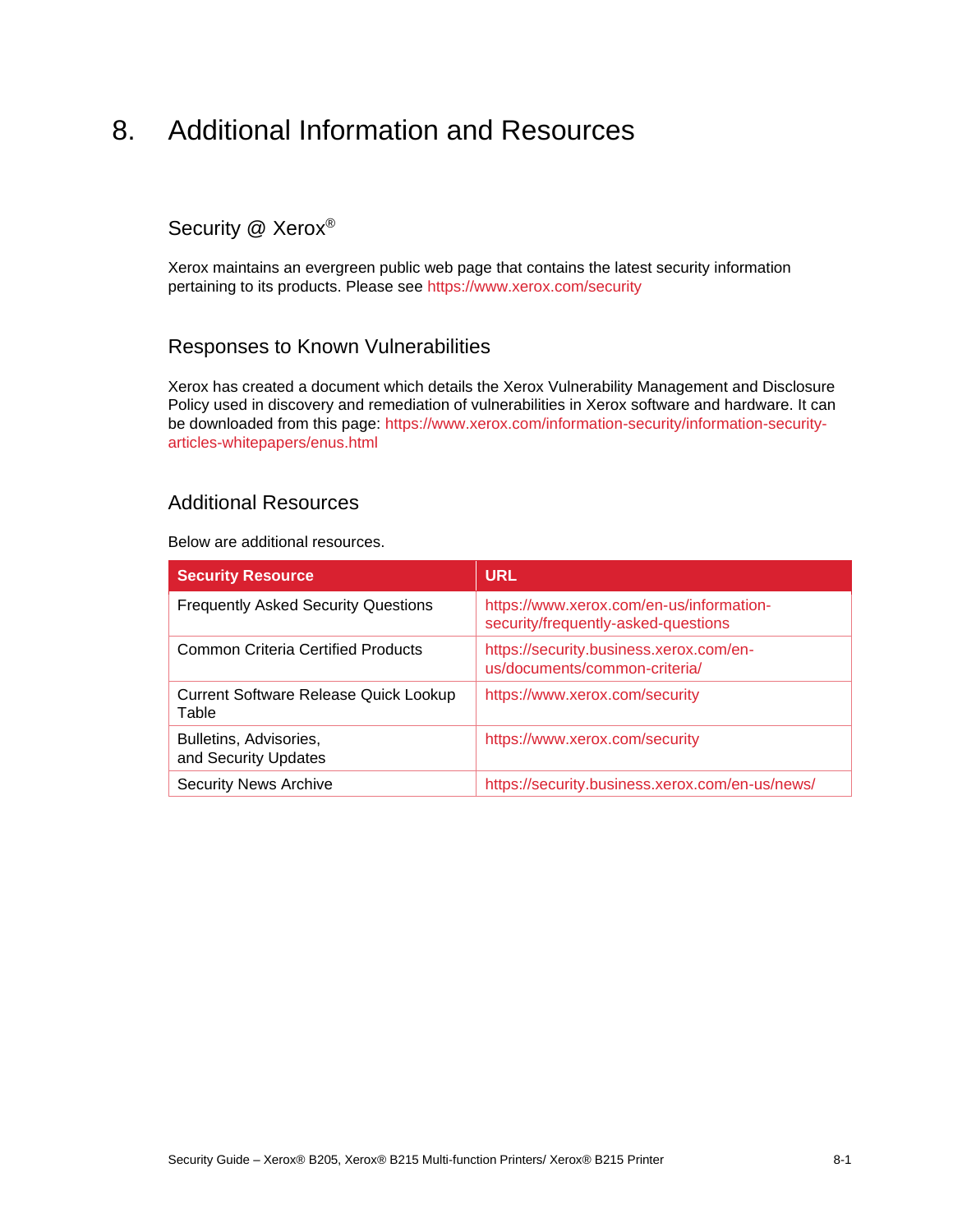# <span id="page-30-0"></span>9. Appendix A: Product Security Profiles

<span id="page-30-1"></span>This appendix describes specific details of the Xerox® B205/B210/B215 product family.

# Xerox® B205/B210/B15

#### <span id="page-30-2"></span>**PHYSICAL OVERVIEW**



- 1. Paper Tray 1
- 2. Manual Feeder Slot
- 3. Output Tray
- 4. Document Feeder Cover
- 5. Document Feeder Input Tray
- 6. Document feeder Output Support
- 7. Touchscreen User Interface



- 8. Paper Level Indicator
- 9. RJ45 Ethernet connection\*
- 10. Rear USB port
- 11. AC Power
- 12. Telephone Line Socket (Line)
- 13. Extension Telephone Socket (EXT)
- 14. Rear Cover

.

\*Denotes a security related component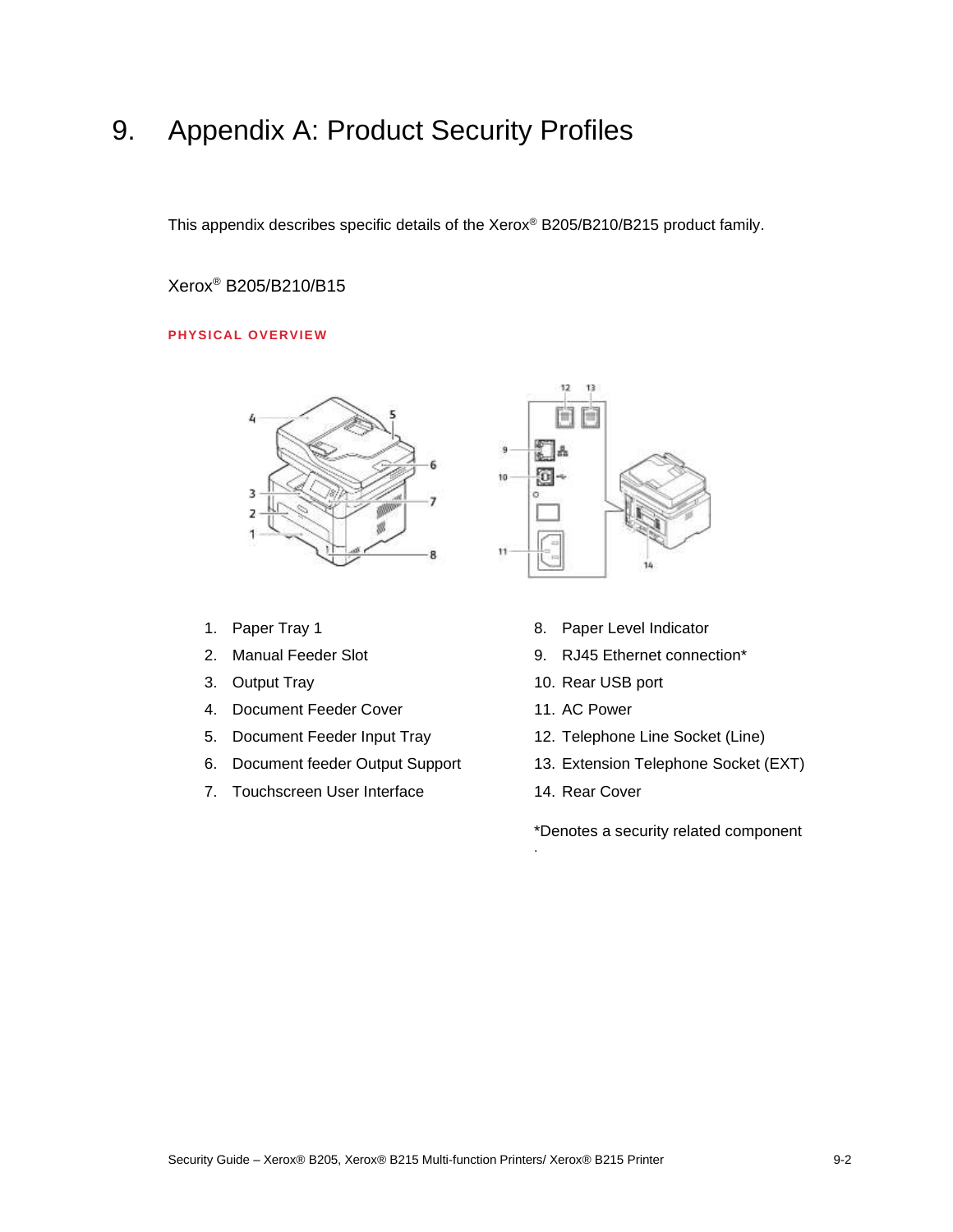#### <span id="page-31-0"></span>**SECURITY RELATED INTERFACES**

| <b>Security Related Interfaces</b>                     |                                                                                                                                                                                                                                                                                                                                                                                                                                                                                                                                         |
|--------------------------------------------------------|-----------------------------------------------------------------------------------------------------------------------------------------------------------------------------------------------------------------------------------------------------------------------------------------------------------------------------------------------------------------------------------------------------------------------------------------------------------------------------------------------------------------------------------------|
| <b>Ethernet</b>                                        | 10/100/1000 MB Ethernet interface.                                                                                                                                                                                                                                                                                                                                                                                                                                                                                                      |
| <b>Optional Wi-Fi Dongle</b>                           | Supports optional 802.11 Dongle.                                                                                                                                                                                                                                                                                                                                                                                                                                                                                                        |
| Rear USB 3.0 (Type B)                                  | USB target connector used for printing.<br>Note: This port can be disabled completely by a<br>system administrator.                                                                                                                                                                                                                                                                                                                                                                                                                     |
| <b>Front Panel Optional USB2.0 (Type A)</b><br>port(s) | Users may insert a USB thumb drive to print from<br>or store scanned files to. (Physical security of this<br>information is the responsibility of the user or<br>operator.) Note that features that leverage USB<br>ports (such as Scan To USB) can be disabled<br>independently or restricted using role based access<br>controls.<br>Firmware upgrades may be applied using this port.<br>Connection of optional equipment such as NFC or<br>CAC readers.<br>Note: This port can be disabled completely by a<br>system administrator. |

### <span id="page-31-1"></span>**ENCRYPTION AND OVERWRITE**

| <b>Security Related Interfaces</b> |                                          |
|------------------------------------|------------------------------------------|
| <b>Encryption</b>                  | AES-256                                  |
| <b>TPM Chip</b>                    | (Not Currently Supported)                |
| <b>Media Sanitization</b>          | Immediate and On-Demand Image Overwrite. |

#### <span id="page-31-2"></span>**CONTROLLER NON-VOLATILE MEMORY**

|                                                                                          | <b>IC</b> |  | <b>HDD</b>                                            | <b>SSD</b> | <b>SD Card</b>   |
|------------------------------------------------------------------------------------------|-----------|--|-------------------------------------------------------|------------|------------------|
|                                                                                          | N/A       |  | N/A                                                   | N/A        | Required         |
| Contains User Data (E.g. Print,<br>Scan, Fax)                                            |           |  |                                                       |            | Yes              |
| <b>Encryption Support</b>                                                                |           |  |                                                       |            | Always-On        |
| NIST 800-171 Overwrite Support                                                           |           |  |                                                       |            |                  |
|                                                                                          |           |  |                                                       |            |                  |
| <b>Contains Configuration Settings</b>                                                   |           |  |                                                       |            | Yes              |
| <b>Encryption Support</b>                                                                |           |  |                                                       |            | Always-On        |
| <b>Customer Erasable</b>                                                                 |           |  |                                                       |            | Factory<br>Reset |
| Note: Configuration settings may be erased by the reset to factory defaults feature.     |           |  |                                                       |            |                  |
| IC-Integrated Circuit, soldered to circuit board<br><b>HDD- Magnetic Hard Disk Drive</b> |           |  | SSD- Solid State Disk<br>SD Card- Secure Digital Card |            |                  |